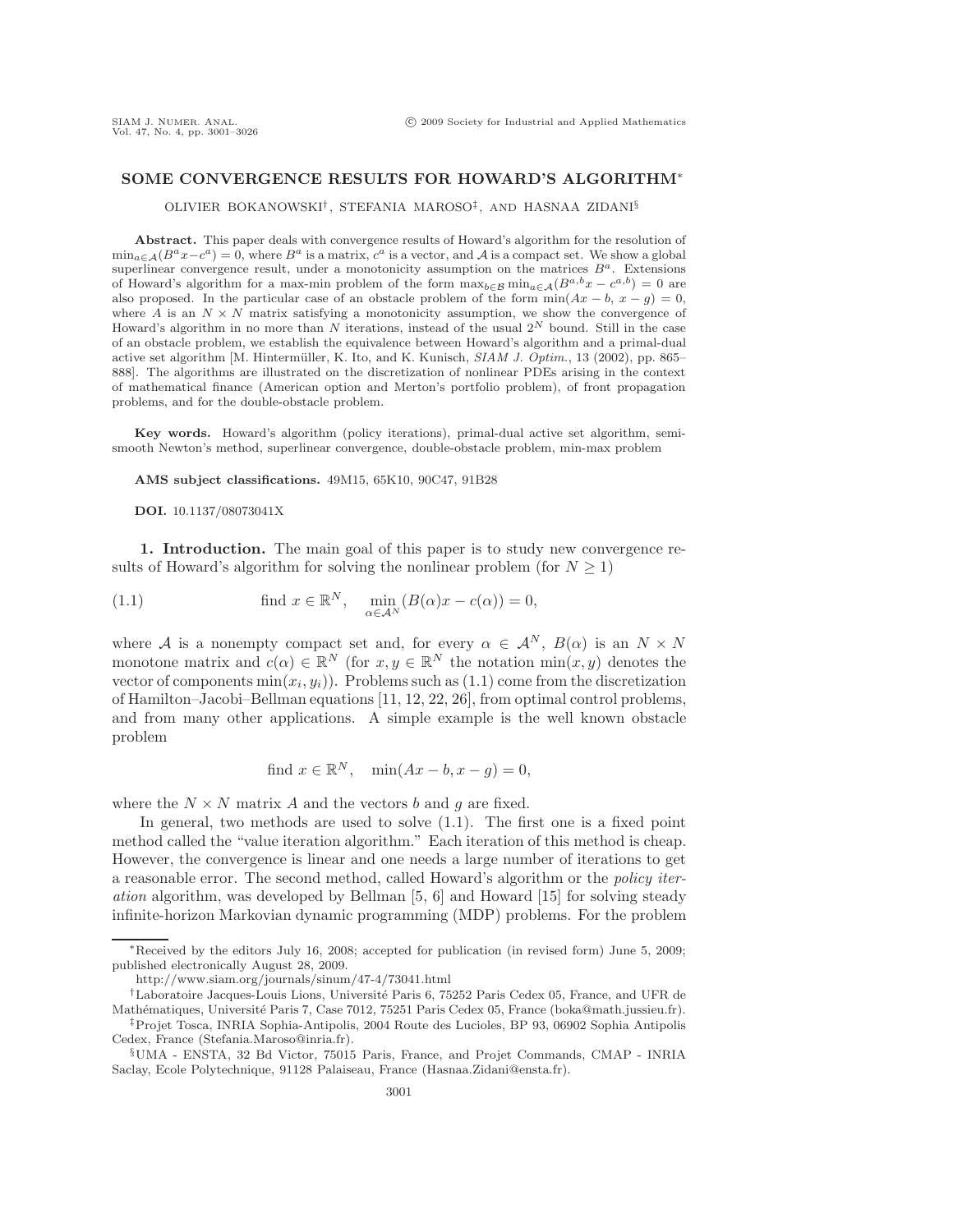$(1.1)$ , the policy iteration algorithm computes the solution  $x^*$  via a sequence of trial values  $\{x^k\}$  and policies  $\{\alpha^k\}$  under an alternating sequence of policy improvement and policy evaluation steps

$$
\alpha^{k+1} = \underset{\alpha \in A^N}{\arg \min} \left[ B(\alpha) x^k - c(\alpha) \right] \qquad \text{(policy improvement)},
$$
  

$$
x^{k+1} \in \mathbb{R}^N \text{ is a solution of } B(\alpha^{k+1})x - c(\alpha^{k+1}) = 0 \qquad \text{(policy evaluation)}.
$$

The alternating process corresponds roughly to a splitting of the minimum operator and the linear system.

Puterman and Brumelle [33] were among the first to analyze the convergence properties for policy iteration for MDP problems with continuous state and control spaces. In this framework, they showed that the algorithm is equivalent to Newton's method but under very restrictive assumptions which are not easily verifiable. Recently, Santos and Rust [35] obtained local and global superlinear convergence results for Howard's algorithm applied to a class of stationary infinite-horizon MDP problems (under additional regularity assumptions, the authors even obtain up to quadratic convergence; see also [34]).

In the first part of this paper (sections 2 and 3), we analyze Howard's algorithm for a general class of finite dimensional problems in the form of (1.1).

When  $A$  is finite (finite actions), Howard's algorithm converges in at most  $(\text{Card}(\mathcal{A}))^N$  iterations. The idea behind this result is that policy iteration has some similarities to the simplex algorithm of linear programming (LP). Just as the simplex algorithm generates a sequence of improving trial solutions to the LP problem, policy iteration generates an improving sequence of decision rules to the nonlinear problem (1.1). Analogous to LP, where the number of vertices is finite, the number of possible policies is also finite and is bounded by  $(\text{Card}(\mathcal{A}))^N$ . This, together with the fact that the policy iteration method is monotone, imply that the algorithm does not cycle and it converges in a finite number of steps.

Under a monotonicity assumption on the matrices  $B(\alpha)$ , we prove that when A is an infinite compact set, Howard's algorithm converges superlinearly. This result is connected to an interpretation of Howard's algorithm as a semismooth Newton method for solving  $F(x) = 0$ , where  $F(x) = \min_{\alpha \in A^N} (B(\alpha)x - c(\alpha)).$ 

The concept of semismoothness was introduced by Mifflin [24] for real-valued functions defined on finite dimensional spaces. Qi and Sun [31, 32] extended this notion to mappings between finite dimensional spaces and showed that, although the underlying mapping is in general nonsmooth, Newton's method can be generalized to semismooth equations and converges locally with a superlinear rate to a regular solution (see also [20, 21, 10]).

In the second part of the paper (section 4), we focus the study on the obstacle problem. More precisely, we are interested in the following problem (for  $N \geq 1$ ):

(1.2) find 
$$
x \in \mathbb{R}^N
$$
,  $\min(Ax - b, x - g) = 0$ ,

where A is a monotone<sup>1</sup>  $N \times N$  matrix and b and q are in  $\mathbb{R}^N$ . This problem can be written in the form of (1.1), with Card( $A$ ) = 2. We prove that a specific formulation of Howard's algorithm for problem  $(1.2)$  converges in no more than N iterations. instead of the expected  $2^N$  bound. Also, we prove that, starting from a particular initial iterate, the number of iterations can be less than  $N$  (see Theorem 4.2). Even

<sup>&</sup>lt;sup>1</sup>A matrix A is said to be *monotone* if it is invertible and  $A^{-1} \geq 0$  (componentwise).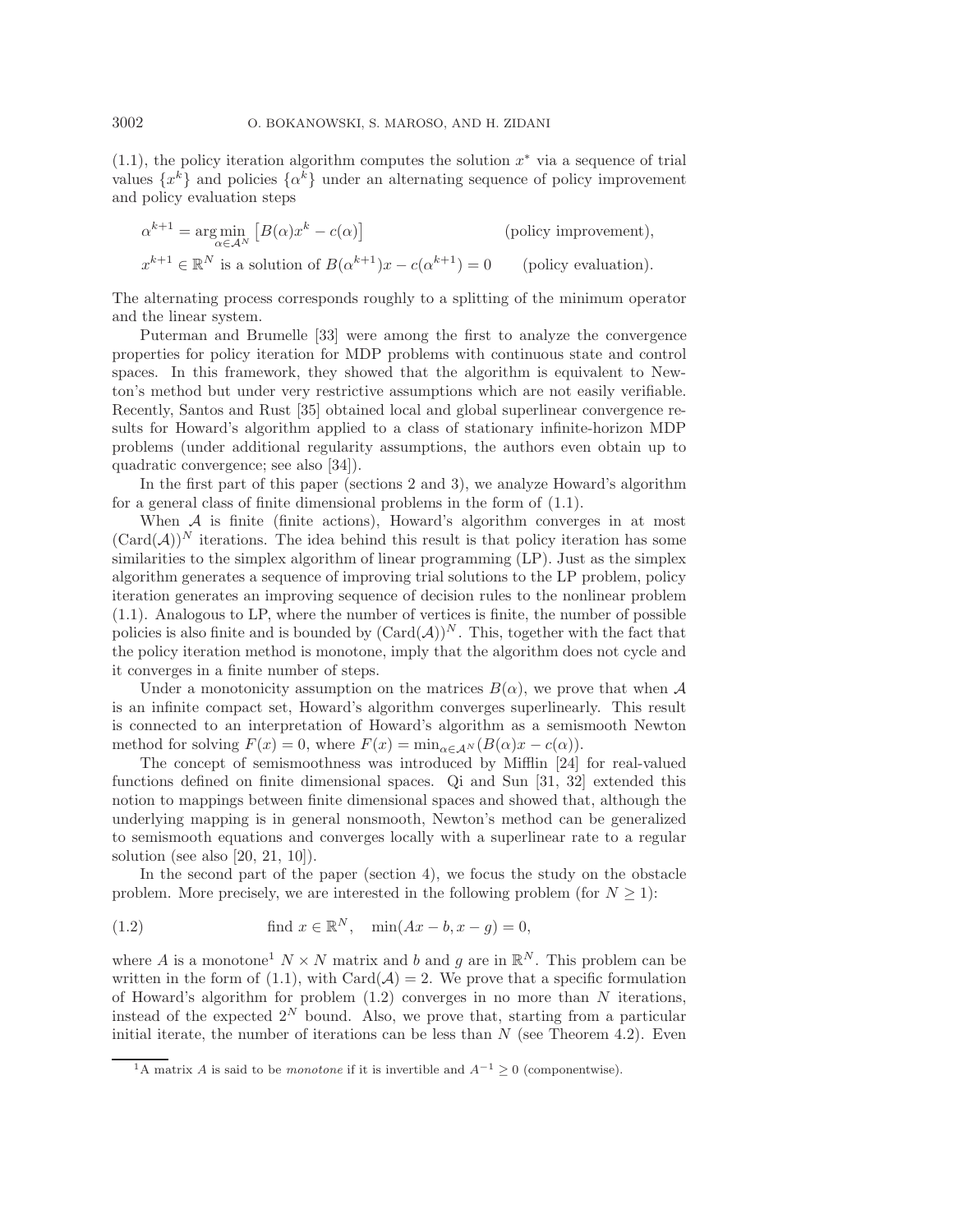though in numerical tests one can observe that Howard's algorithm converges in a few iterations, the number of iterations needed to get the solution is in general dependent on the dimension N. We refer to [34] for a counterexample given by Tsitsiklis, showing that the number of policy iteration steps cannot be bounded by a constant that is independent of N.

On the other hand, we prove that, in the context of (1.2), Howard's algorithm is equivalent to the primal-dual active set method studied in [14, 7, 16]. We also illustrate the theoretical convergence on two numerical applications coming from finance (pricing of American options and Merton's portfolio problem).

In section 5 we study a generalization of the policy iteration algorithm to max-min problems stated as follows (for  $N \geq 1$ ):

(1.3) find 
$$
x \in \mathbb{R}^N
$$
,  $\max_{\beta \in \mathcal{B}^N} \min_{\alpha \in \mathcal{A}^N} (B(\alpha, \beta)x - c(\alpha, \beta)) = 0$ 

(for assumptions on B and c, see section 5.1). This equation comes also from the discretization of some optimal control problems and especially from the discretization of Isaac's equations associated with the control of differential games. In the context of (1.3), a straightforward policy iteration method would be as follows:

(i) 
$$
(\beta^{k+1}, \alpha^{k+1}) := \arg \max_{\beta \in \mathcal{B}^N} \min_{\alpha \in \mathcal{A}^N} \left( B(\alpha, \beta) x^k - c(\alpha, \beta) \right).
$$
  
\n(ii) Compute  $x^{k+1} \in \mathbb{R}^N$ , solution of  $B(\alpha^{k+1}, \beta^{k+1})x - c(\alpha^{k+1}, \beta^{k+1}) = 0$ .

This algorithm can be shown to be equivalent to a Newton-like method for solving (1.3). However, since the max-min operator is neither convex nor concave, this algorithm may not converge (see Remark 5.8).

In this paper, we give other extensions of the policy iteration method which are globally convergent (see Algorithms Ho-3 and Ho-4), are computationally feasible, and are not Newton-like methods. Numerical tests are performed to solve a max-min problem coming from front propagation with mean curvature motion [19]. We also give some numerical comments on the double-obstacle problem (of the form  $\max(\min(Ax-\$  $b, x - g, x - h) = 0.$ 

**2. Notations and preliminaries.** Let N be a fixed integer. We denote by  $\mathcal{M}$ the set of real-valued  $N \times N$  matrices, and I the set  $\{1, ..., N\}$ . Throughout the paper, for  $x \in \mathbb{R}^N$  and  $A \in \mathcal{M}$ , we use the following usual norms:

$$
||x|| = \sup_{i \in \mathbb{I}} |x_i|,
$$
  $||A|| := \sup_{i \in \mathbb{I}} \sum_{j \in \mathbb{I}} |A_{ij}|.$ 

For every  $x, y \in \mathbb{R}^N$ , the notation  $y \geq x$  means that  $y_i \geq x_i$   $\forall i \in \mathbb{I}$ . We also denote by  $min(x, y)$  (resp.,  $max(x, y)$ ) the vector with components  $min(x_i, y_i)$ (resp., max $(x_i, y_i)$ ). Moreover, if  $(x^a)_{a \in \mathcal{A}}$  is a bounded subset of  $\mathbb{R}^N$ , we denote by  $\min_{a \in \mathcal{A}} (x^a)$  (resp.,  $\max_{a \in \mathcal{A}} (x^a)$ ) the vector of components  $\min_{a \in \mathcal{A}} (x_i^a)$  (resp.,  $\max_{a \in \mathcal{A}} (x_i^a)$ ).

Let  $(A, d)$  be a nonempty compact metric set. For each  $\alpha \in A^N$ , the notations  $c(\alpha)$  and  $B(\alpha)$  will refer, respectively, to a vector in  $\mathbb{R}^N$  and a matrix in M associated with the variable  $\alpha$ .

We consider the problem of finding  $x \in \mathbb{R}^N$  (for a fixed  $N \geq 1$ ), solution of (1.1); i.e.,

find 
$$
x \in \mathbb{R}^N
$$
,  $\min_{\alpha \in A^N} (B(\alpha)x - c(\alpha)) = 0$ .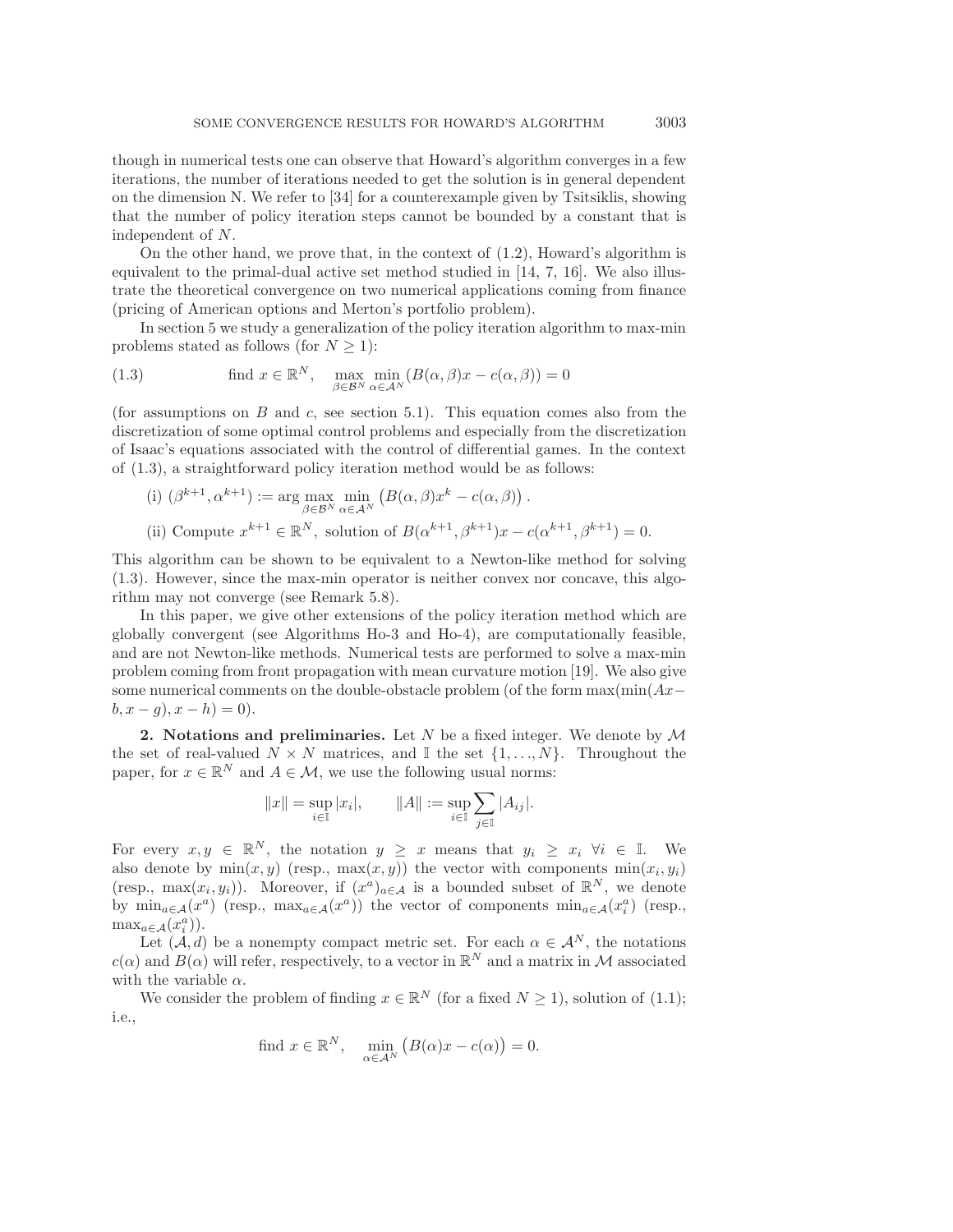Throughout the paper, it is furthermore assumed that

for all  $\alpha = (\alpha_1, \ldots, \alpha_N) \in \mathcal{A}^N$   $\forall i, j, \quad B_{ij}(\alpha)$  depends only on  $\alpha_i$ .

Let us point out that the min operation in (1.1) is understood componentwise. Hence by setting, for every  $a \in \mathcal{A}$ ,

$$
\alpha^a := (a, ..., a)^{\mathsf{T}} \in \mathcal{A}^N
$$
,  $B^a := B(\alpha^a)$ , and  $c^a = c(\alpha^a)$ ,

we get an equivalent reformulation of (1.1) as

$$
\min_{a \in \mathcal{A}} \left( B^a x - c^a \right) = 0.
$$

(Conversely, if  $(B^a)_{a \in \mathcal{A}}$  is given, for  $\alpha = (\alpha_1, \ldots, \alpha_N)^\mathsf{T} \in \mathcal{A}^N$ , we define  $B(\alpha)$  by setting  $B(\alpha)_{i,j} := B^{\alpha_i}_{i,j}$ .

Throughout the paper, we use an important "monotonicity" assumption on the matrices (recall that a matrix  $A \in \mathcal{M}$  is said to be *monotone* if and only if A is invertible and  $A^{-1} > 0$  (componentwise)). More precisely, we assume the following:

(H1) For every  $\alpha \in \mathcal{A}^N$ , the matrix  $B(\alpha)$  is monotone.

(H2) When A is an *infinite* compact set, the functions  $\alpha \in A^N \longmapsto B(\alpha) \in \mathcal{M}$ and  $\alpha \in \mathcal{A}^N \longmapsto c(\alpha) \in \mathbb{R}^N$  are continuous.

Assumption (H2) is satisfied whenever the functions  $a \in \mathcal{A} \longmapsto B_{ij}^a$  are continuous for every  $i, j \in \mathbb{I}$ .

*Example* 1. A simple example of problem  $(1.1)$  is the well known obstacle problem

(2.2) find 
$$
x \in \mathbb{R}^N
$$
,  $\min(Ax - b, x - g) = 0$ ,

where  $A \in \mathbb{R}^{N \times N}$  and  $b, g \in \mathbb{R}^N$  are given. Indeed, by setting

$$
\mathcal{A} = \{0, 1\}, \ B^0 = A, \ B^1 = I_N, \ c^0 = b, \ c^1 = g
$$

 $(I_N$  being the  $N \times N$  identity matrix), it is clear that (2.2) is a particular case of (2.1). Also, it can be set in the form of  $\min_{\alpha \in A^N} (B(\alpha)x - c(\alpha)) = 0$ , with

(2.3) 
$$
B_{ij}(\alpha) := \begin{cases} A_{ij} & \text{if } \alpha_i = 0, \\ \delta_{ij} & \text{if } \alpha_i = 1 \end{cases} \text{ and } c_i(\alpha) := \begin{cases} b_i & \text{if } \alpha_i = 0, \\ g_i & \text{if } \alpha_i = 1, \end{cases}
$$

where  $\delta_{ij} = 1$  if  $i = j$ , and  $\delta_{ij} = 0$  if  $i \neq j$ . In the particular case when  $A =$  $tridiag(-1, 2, -1)$ , A is monotone and one can show that (H1) is satisfied. Also, if A is a matrix such that any submatrix of the form  $(A_{ij})_{i,j\in I}$ , where  $I \subset \{1,\ldots,N\}$  is monotone and  $A_{ij} \leq 0 \ \forall i \neq j$ , then assumption (H1) holds.

When A is a strictly dominant M-matrix of  $\mathbb{R}^{N \times N}$  (i.e.,  $A_{ij} \leq 0 \ \forall j \neq i$ , and  $\exists \delta > 0 \ \forall i, \ A_{ii} \geq \delta + \sum_{j \neq i} |A_{ij}|$ , then (H1) is true (since all  $B(\alpha)$  are all strictly dominant M-matrices and are thus monotone).

*Example* 2. Let us consider a controlled Markov chain on a discrete state space G. Let  $\{X^q, q \geq 0\}$  be the states of the Markov chain at time q, with given transition probabilities denoted by  $p(x, y|a)$ , where  $p(x, y|a)$  is the probability to move from x to y under the action of a ( $a \in \mathcal{A}$  is the canonical control variable). Let h be the time step and  $\mathbb{E}_x^u$  be the conditional expectation given that  $X^0 = x$  and an admissible control u is used.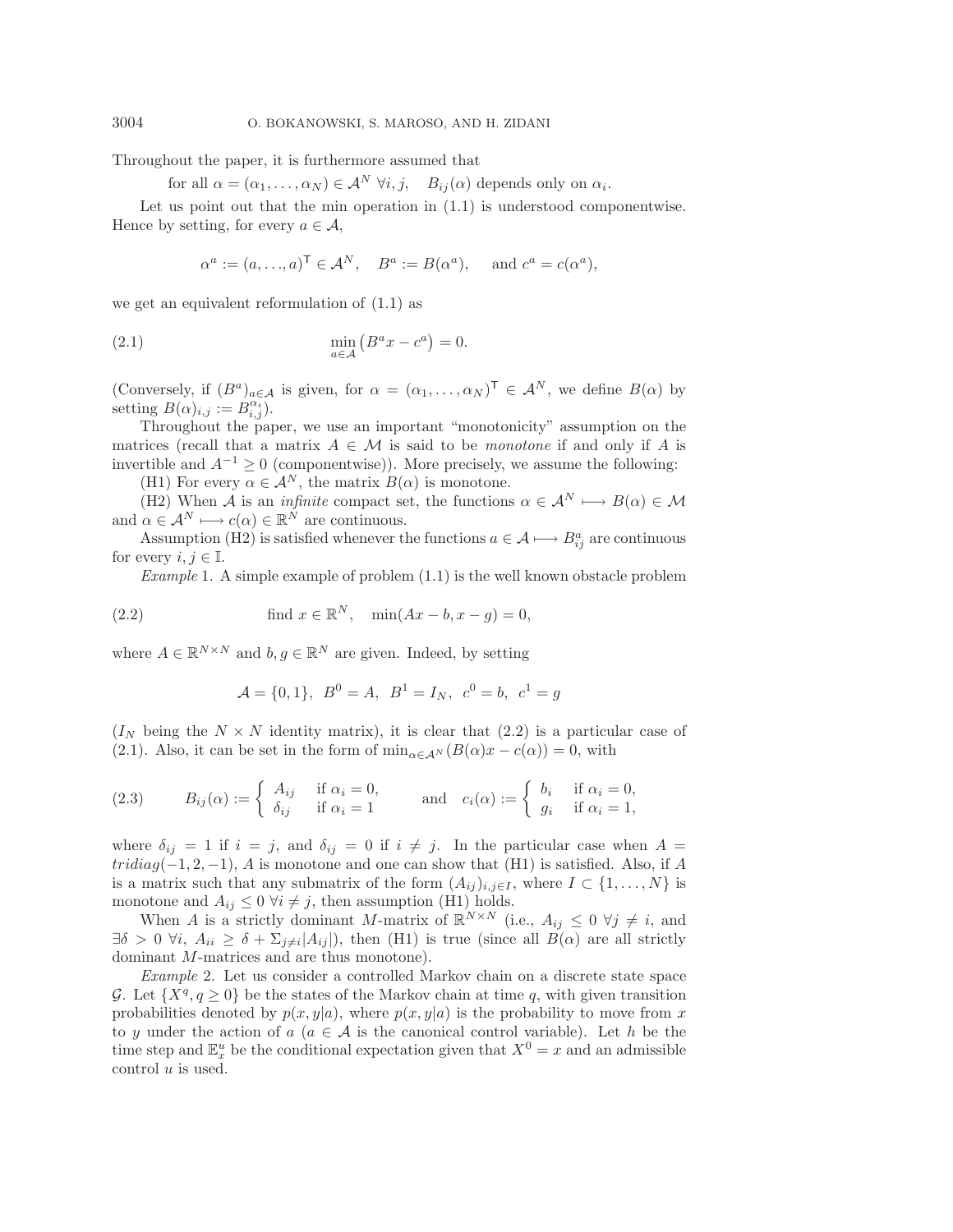We consider the optimal control problem (see [22])

(2.4) 
$$
\vartheta(x_k) = \min_{u = (u_q), \ u_q \in \mathcal{A}} h \mathbb{E}_{x_k}^u \left[ \sum_{q \ge 0} \ell(X^q, u_q) (1 + \lambda h)^{-q-1} \right],
$$

where  $x_k = X^0$  is the first state and  $(u_q)_{q>0}$  represents the control action for the chain at discrete time  $q$ . Then the dynamic programming equation for the controlled chain  $\{X^q, q \geq 0\}$  and the cost  $(2.4)$  yields

(2.5) 
$$
\vartheta(x_k) = (1 + \lambda h)^{-1} \min_{a \in \mathcal{A}} \left[ h\ell(x_k, a) + \sum_{x_l \in \mathcal{G}} p(x_k, x_l | a) \vartheta(x_l) \right]
$$

for  $x_k \in \mathcal{G}$ . This can be rewritten in the form

(2.6) 
$$
(1 + \lambda h)V = \min_{a \in \mathcal{A}} \left[ C(a) + \sum_{x_l \in \mathcal{G}} \mathbb{P}(a)V \right],
$$

where  $V := (\vartheta(x_k))_{x_k \in \mathcal{G}}$ . Similar discrete control problems can also be obtained by discretization of the dynamic programming principle for continuous stochastic control problems; see, for instance, [28, 22, 12, 26, 8].

HOWARD'S ALGORITHM Ho-1. For problem  $(1.1)$ , the algorithm is as follows:

Initialize  $\alpha^0$  in  $\mathcal{A}^N$ ,

Iterate for  $k \geq 0$ :

(i) find  $x^k \in \mathbb{R}^N$  solution of  $B(\alpha^k)x^k = c(\alpha^k)$ . If  $k \geq 1$  and  $x^k = x^{k-1}$ , then stop. Otherwise go to (ii). (ii)  $\alpha^{k+1} := \operatorname{argmin}_{\alpha \in A^N} (B(\alpha)x^k - c(\alpha)).$ Set  $k := k + 1$  and go to (i).

Under assumption (H1), for every  $\alpha \in \mathcal{A}^N$ , the matrix  $B(\alpha)$  is monotone, and thus the linear system in iteration (i) of Howard's algorithm is well defined and has a unique solution  $x^k \in \mathbb{R}^N$ .

In order to compute  $\alpha^{k+1}$  (according to step (ii) of Howard's algorithm Ho-1) in a fast way, it is useful to use the equivalence of the two formulations (1.1) and (2.1) and then remark that  $\alpha^{k+1}$  can also be given by

$$
\alpha^{k+1} = \underset{a \in \mathcal{A}}{\operatorname{argmin}} (B^a x^k - c^a).
$$

For instance, in the case of obstacle problem (2.2), step (ii) of the algorithm amounts to taking

$$
\alpha_i^{k+1} = 0 \quad \text{if } [Ax^k - b]_i < x_i^k - g_i, \quad \alpha_i^{k+1} = 1 \quad \text{if } [Ax^k - b]_i > x_i^k - g_i, \quad \alpha_i^{k+1} \in \{0, 1\} \quad \text{if } [Ax^k - b]_i = x_i^k - g_i.
$$

THEOREM 2.1. *Assume that* (H1)–(H2) *hold. Then there exists a unique*  $x^*$  *in*  $\mathbb{R}^N$  *solution of* (1.1)*. Moreover, the sequence*  $(x^k)$  *given by Howard's algorithm Ho-1 satisfies the following:*

(i)  $x^k \leq x^{k+1}$  *for all*  $k \geq 0$ *.* 

(ii) *When*  $A$  *is finite, the algorithm converges in at most*  $(Card(A))^N$  *iterations*  $(i.e., x^k = x^*$  *for some*  $k \leq (Card(A))^N$ *).* 

(iii) *If* A is an infinite compact set, then  $x^k \to x^*$  when k tends to  $+\infty$ .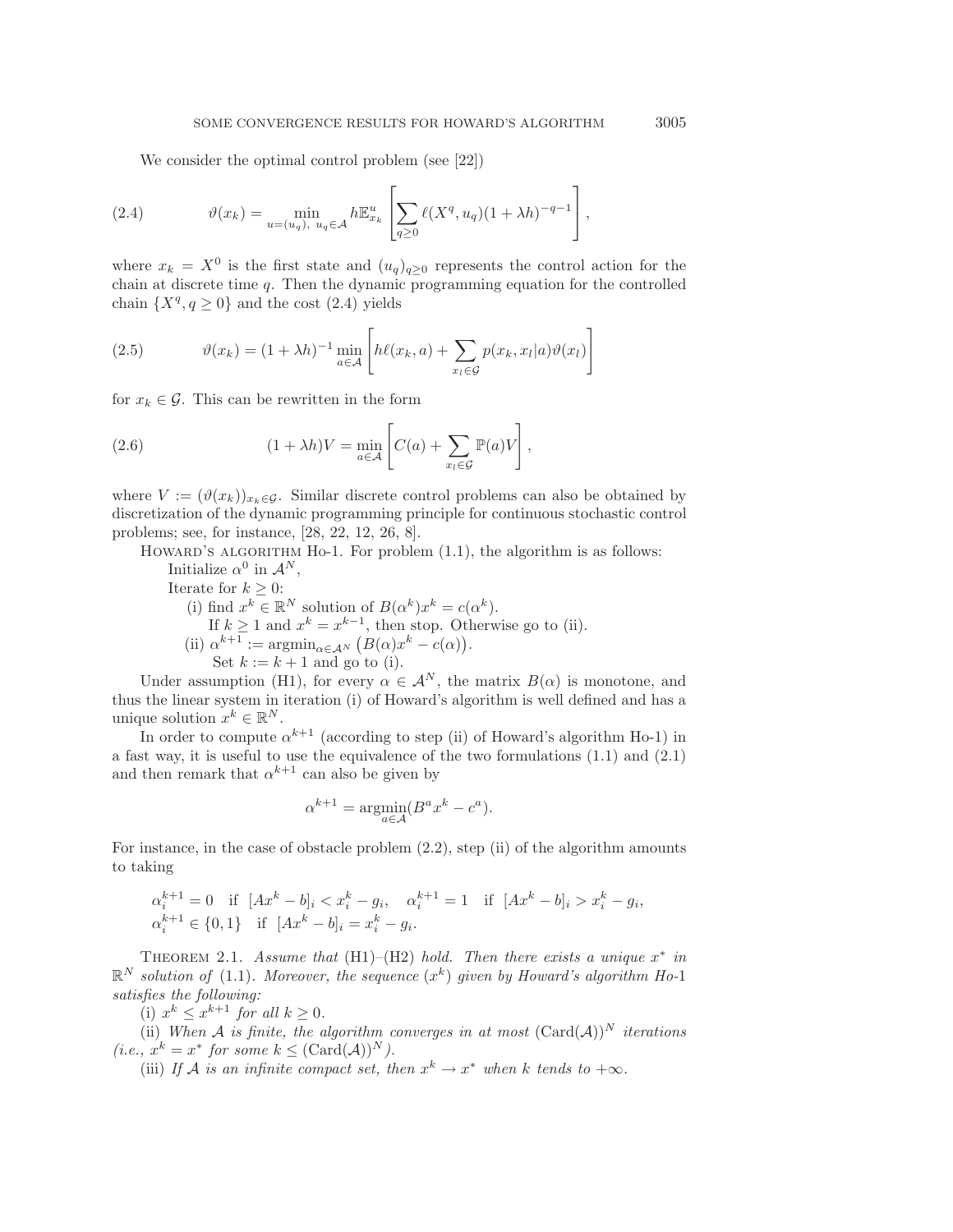Actually, we shall prove in the next section that we have the stronger convergence result (Theorem 3.4):

$$
\lim_{k \to \infty} \frac{\|x^{k+1} - x^*\|}{\|x^k - x^*\|} = 0 \quad \text{for any } x^0 \in \mathbb{R}^N.
$$

The convergence of Howard's algorithm is well known; see, for instance, [9]. The statement (i) of Theorem 2.1 is proved in the literature under strong assumptions; see, for instance, [35]. We give here a very simple proof based on the monotonicity assumption (H1).

*Proof of Theorem* 2.1. We first start by proving the uniqueness of x<sup>∗</sup>, while the existence of  $x^*$  will be shown separately by proving (ii) and (iii).

Consider  $x, y \in \mathbb{R}^N$  two solutions of (2.1), and let  $\alpha \in \mathcal{A}^N$  be a minimizer associated with  $y$ :

$$
\alpha^y := \underset{\alpha \in \mathcal{A}^N}{\arg \min} \left( B(\alpha)y - c(\alpha) \right).
$$

Then we have

(2.7) 
$$
B(\alpha^y)y - c(\alpha^y) = \min_{\alpha \in A^N} (B(\alpha)y - c(\alpha)) = 0
$$

$$
= \min_{\alpha \in A^N} (B(\alpha)x - c(\alpha))
$$

$$
\leq B(\alpha^y)x - c(\alpha^y),
$$

which gives that  $B(\alpha^y)(y-x) \leq 0$ , and since  $B(\alpha^y)$  is monotone, we get that  $y \leq x$ . In the same way, we also have  $y \geq x$ . Therefore, y and x coincide.

(i) To prove that  $(x^k)_k$  is an increasing sequence, we use

$$
B(\alpha^{k+1})x^{k} - c(\alpha^{k+1}) = \min_{\alpha \in \mathcal{A}^{N}} (B(\alpha)x^{k} - c(\alpha))
$$
  
\n
$$
\leq B(\alpha^{k})x^{k} - c(\alpha^{k})
$$
  
\n
$$
= 0
$$
  
\n
$$
= B(\alpha^{k+1})x^{k+1} - c(\alpha^{k+1}).
$$

Then by the monotonicity assumption (H1) we obtain the result.

(ii) Assume that A is finite. Hence there are at most  $(\text{Card}(\mathcal{A})^N)$  different variables  $\alpha \in \mathcal{A}^N$ . Then there exist two indices  $k, \ell$  such that  $0 \leq k < \ell \leq (\text{Card}(\mathcal{A})^N)$ and  $\alpha^k = \alpha^{\ell}$  ( $\alpha^k$  and  $\alpha^{\ell}$  being, respectively, the kth and  $\ell$ th iterate of Howard's algorithm). Hence  $x^{\ell} = x^{k}$ , and since  $x^{k} \leq x^{k+1} \leq \cdots \leq x^{\ell}$ , we obtain also that  $x^k = x^{k+1}$ . Therefore, Howard's algorithm stops at the  $(k + 1)$ th iteration. This proves that  $x^{k+1} = x^k$  is a solution of (1.1), since  $F(x^k) = B(\alpha^{k+1})x^k - c(\alpha^{k+1}) =$  $B(\alpha^{k+1})x^{k+1} - c(\alpha^{k+1}) = 0.$ 

(iii) We now consider the case when  $A$  is an infinite compact set. By the step (i) of the algorithm we have

(2.8) 
$$
||x^k|| \le ||B^{-1}(\alpha^k)c(\alpha^k)||
$$
  
 
$$
\le \max_{\alpha \in A^N} ||B^{-1}(\alpha)|| ||c(\alpha)||.
$$

By assumptions (H1)–(H2), the function  $B^{-1}(\cdot)$  is continuous on  $\mathcal{A}^N$ . Moreover,  $c(\cdot)$ is continuous, and  $\mathcal{A}^N$  is a compact set. Therefore, from the inequality (2.8), we deduce that  $(x^k)_k$  is bounded in  $\mathbb{R}^N$ . Hence  $x^k$  converges towards some  $x^* \in \mathbb{R}^N$ . Let us show that  $x^*$  is the solution of  $(1.1)$ .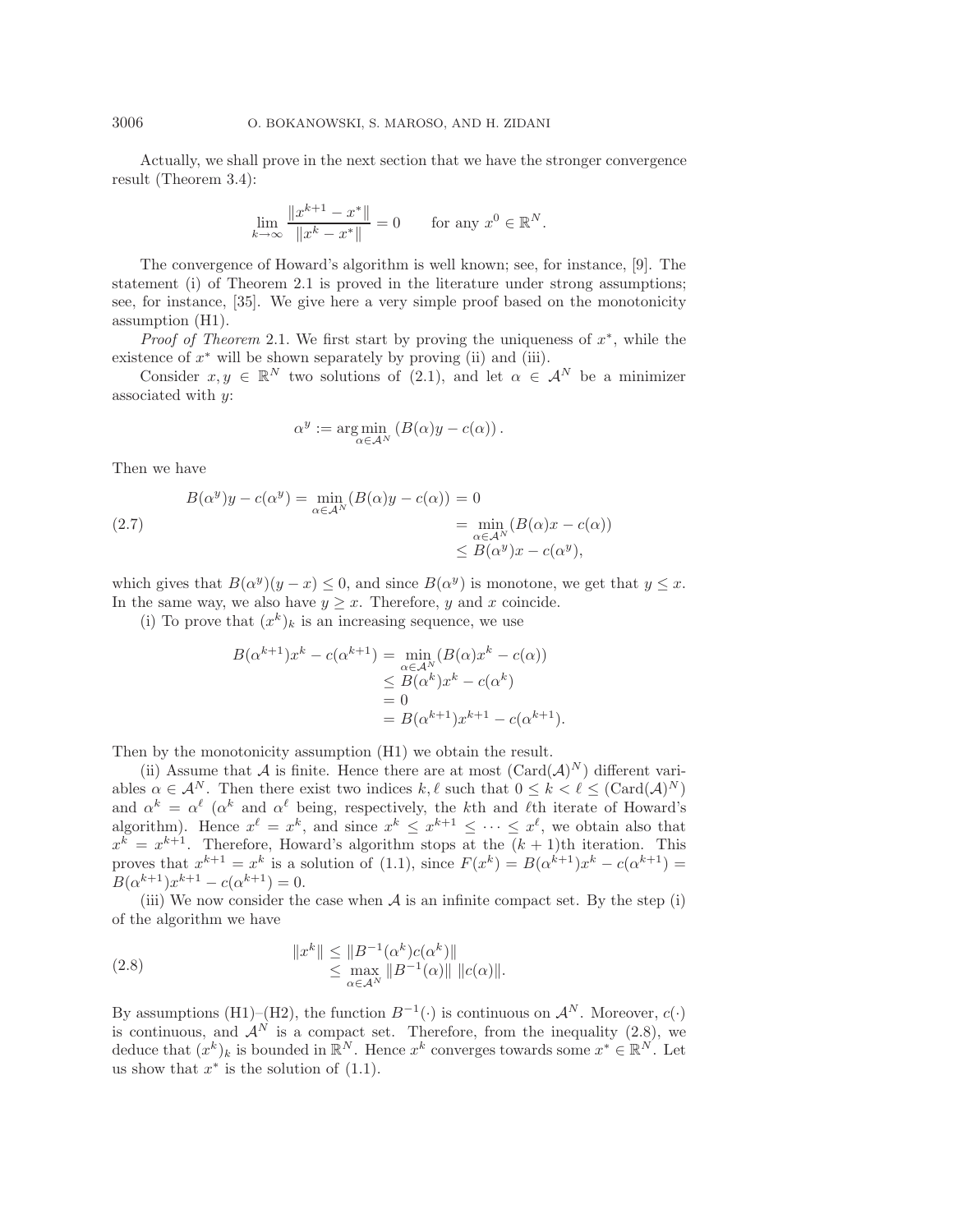Define the function F for  $x \in X$  by

(2.9) 
$$
F(x) := \min_{\alpha \in \mathcal{A}^N} (B(\alpha)x - c(\alpha)),
$$

and let  $F_i(x)$  be the *i*th component of  $F(x)$ , i.e.,

$$
F_i(x) = \min_{\alpha \in \mathcal{A}^N} \left[ B(\alpha)x - c(\alpha) \right]_i.
$$

It is obvious that  $\lim_{k\to+\infty} F_i(x^*) = F_i(x^*)$ . By the compactness of A and using a diagonal extraction argument, there exists a subsequence of  $(\alpha^k)_k$  denoted by  $\alpha^{\phi_k}$ that converges toward some  $\alpha \in \mathcal{A}^N$ . Furthermore, with assumption (H2), we have  $\lim_{k\to\infty} (B(\alpha^{\phi_k})x^k)_i - (B(\alpha)x^*)_i = 0.$ 

Passing to the limit in  $(B(\alpha^{\phi_k})x^{\phi_k} - c(\alpha^{\phi_k}))_i = 0$ , we deduce that  $(B(\alpha)x^*$  $c(\alpha)$ <sub>i</sub> = 0 for all  $i \in \mathbb{I}$ . On the other hand, we also have

$$
F_i(x^*) = \lim_{k \to \infty} F_i(x^{\phi_k - 1})
$$
  
= 
$$
\lim_{k \to +\infty} (B(\alpha^{\phi_k})x^{\phi_k - 1} - c(\alpha^{\phi_k}))_i
$$
  
= 
$$
[B(\alpha)x^* - c(\alpha)]_i.
$$

Hence  $F_i(x^*) = 0$ , which concludes the proof of (iii) and implies also that  $x^*$  is a solution of (1.1). П

**3. Superlinear convergence.** In this section, we consider the case when A is an infinite compact set. First, let us rewrite Howard's algorithm for problem (1.1) as a Newton-like method applied to find the zero of the function  $F: \mathbb{R}^N \to \mathbb{R}^N$  defined by (2.9). For  $k \geq 0$ , by the definitions of  $\alpha^{k+1}$  and  $x^k$  (the kth iterate of Howard's algorithm), we have

$$
B(\alpha^{k+1})x^k - c(\alpha^{k+1}) = F(x^k)
$$
 and  $B(\alpha^{k+1})x^{k+1} - c(\alpha^{k+1}) = 0$ .

Therefore,  $B(\alpha^{k+1})(x^k - x^{k+1}) = F(x^k)$ , and thus

(3.1) 
$$
x^{k+1} = x^k - B(\alpha^{k+1})^{-1}F(x^k).
$$

Equation (3.1) can be interpreted as an iteration of a semismooth Newton method, where  $B(\alpha^{k+1})$  plays the role of *a derivative* of F at point  $x^k$ . It is well known that Newton's method exhibits locally a quadratic rate of convergence provided that the functional derivative satisfies a certain regular Lipschitz condition which requires that the set of minimizers  $\alpha^k$  is unique. This uniqueness is not necessarily satisfied in our context. However, we can prove that the function  $F$  is differentiable in a generalized sense, called *slant differentiability*. This notion was introduced by [31, 32] and allows us to extend Newton's method to a more general class of finite or infinite dimensional problems (see also [13, 14]).

Here we first prove the superlinear convergence by using direct arguments. Then we prove that this result is also connected to the fact that the function  $F$  is slantly differentiable and that  $B(\alpha^{k+1})$  is *a slant derivative* of F at point  $x^k$ .

*Remark* 3.1. All the convergence results proved here for finite dimensional problems can be extended, up to some additional technical assumptions, to the infinite countable spaces: find  $x \in \mathbb{R}^{\mathbb{N}^*}$  such that  $\min_{\alpha \in \mathcal{A}^{\mathbb{N}^*}} (B(\alpha)x - c(\alpha)) = 0$ ; see [8] for an example.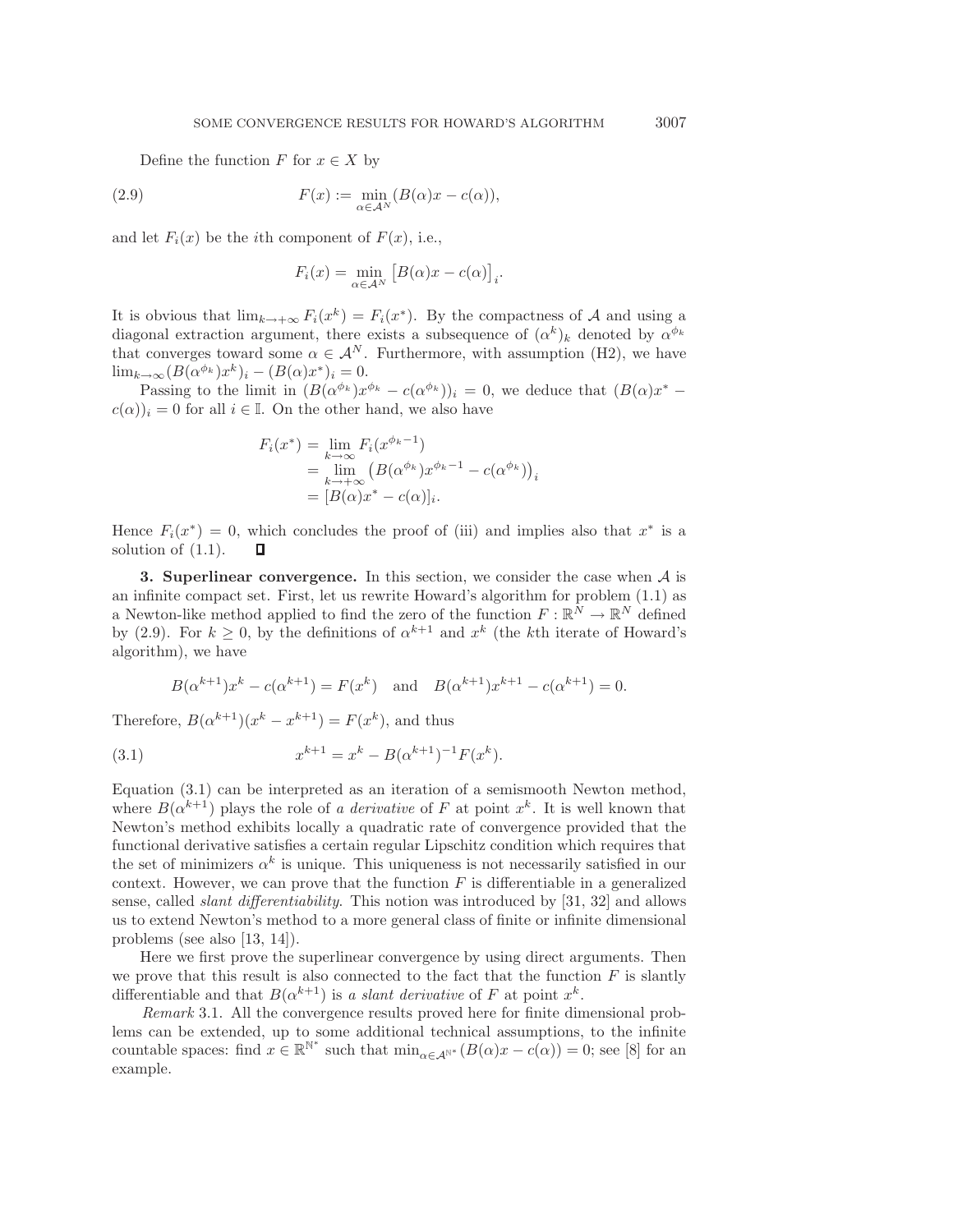For every  $x \in \mathbb{R}^N$ , let us denote  $\mathcal{A}_x$  by the set of minimizers associated with  $F(x)$ , i.e.,

(3.2a) 
$$
\mathcal{A}_x := \left\{ \alpha \in \mathcal{A}^N, \ B(\alpha)x - c(\alpha) = F(x) \right\}.
$$

For every  $i \in \mathbb{I}$ , we also define the set  $\mathcal{A}_{x,i}$  of minimizers associated with the *i*th component of  $F(x)$ , i.e.,

(3.2b) 
$$
\mathcal{A}_{x,i} := \left\{ a \in \mathcal{A}, \left[ B^a x - c^a \right]_i = \left[ F(x) \right]_i \right\}.
$$

With these notations, it is clear that  $\mathcal{A}_x = \prod_{i \in \mathbb{I}} \mathcal{A}_{x,i}$ .

LEMMA 3.2. *Assume that* (H1)–(H2) *hold. For every*  $x \in X$  *and for all*  $i \in I$ *,* 

 $d(\alpha_i^{x+h}, \mathcal{A}_{x,i}) \to 0$  *as*  $h \in \mathbb{R}^N$  *and*  $||h|| \to 0$ ,

*with*  $\alpha_i^{x+h} \in \mathcal{A}_{x+h,i}$ .

 $Remark 3.3.$  Of course, one readily sees that  $\alpha_i^{x+h}$  does not converge necessarily to a minimizer  $\alpha_i^x$  when h tends to 0. However, by Lemma 3.2, the set-valued application  $x \mapsto A_{x,i}$  is upper semicontinuous on  $\mathbb{R}^N$  for every  $i \in \mathbb{I}$ .

The proof of the previous lemma is given in Appendix A. Now we claim the following convergence result.

Theorem 3.4. *Assume that* (H1)–(H2) *are satisfied. Then* (1.1) *has a unique solution*  $x^* \in \mathbb{R}^N$ *, and for any initial iterate*  $\alpha^0 \in A^N$ *, Howard's algorithm converges globally*  $(\lim_{k\to\infty} ||x^k - x^*|| = 0)$  and superlinearly, i.e.,

$$
||x^{k+1} - x^*|| = o(||x^k - x^*||) \quad \text{as } k \to \infty.
$$

*Proof*. Existence and uniqueness of the solution as well as the increasing property of the sequence  $x^k$  have already been proved in Theorem 2.1.

It remains to show the superlinear convergence. We consider  $h_k := x^k - x^*$  and denote  $\alpha^{k+1} := \alpha^{x^k} = \alpha^{x^*+h_k}$ . As in the proof of Theorem 3.8, for all  $k \geq 0$ , we can find  $\alpha^{k,*} \in \mathcal{A}_{x^*}$  such that

(3.3) 
$$
B(\alpha^{k+1}) - B(\alpha^{k,*}) \to 0 \text{ as } k \to \infty.
$$

Using the concavity of the function F and the fact that  $F(x^*) = 0$  we obtain  $F(x^k) \le$  $B(\alpha^{k+1})(x^k - x^*)$  (indeed for any  $\alpha \in \mathcal{A}_{x^*}$ , i.e., a minimizer associated with  $x^*$ , we have  $F(x) \leq F(x^*) + B(\alpha)(x - x^*) = B(\alpha)(x - x^*)$ . Hence, by monotonicity of  $B(\alpha^{k+1}),$ 

$$
x^{k+1} = x^k - B(\alpha^{k+1})^{-1} F(x^k)
$$
  
\n
$$
\geq x^k - B(\alpha^{k+1})^{-1} B(\alpha^{k,*})(x^k - x^*),
$$

and thus

(3.4) 
$$
0 \ge x^{k+1} - x^* \ge (I - B(\alpha^{k+1})^{-1}B(\alpha^{k,*})) (x^k - x^*).
$$

By (3.3) and (H1), we obtain  $I - B(\alpha^{k+1})^{-1}B(\alpha^{k,*}) \xrightarrow{k \to +\infty} 0$  (we also use the fact that  $B^{-1}(\cdot)$  is continuous on the compact set A). Then, from (3.4), we obtain

$$
0 \ge x^{k+1} - x^* \ge o(x^k - x^*),
$$

and this concludes the proof of superlinear convergence. $\Box$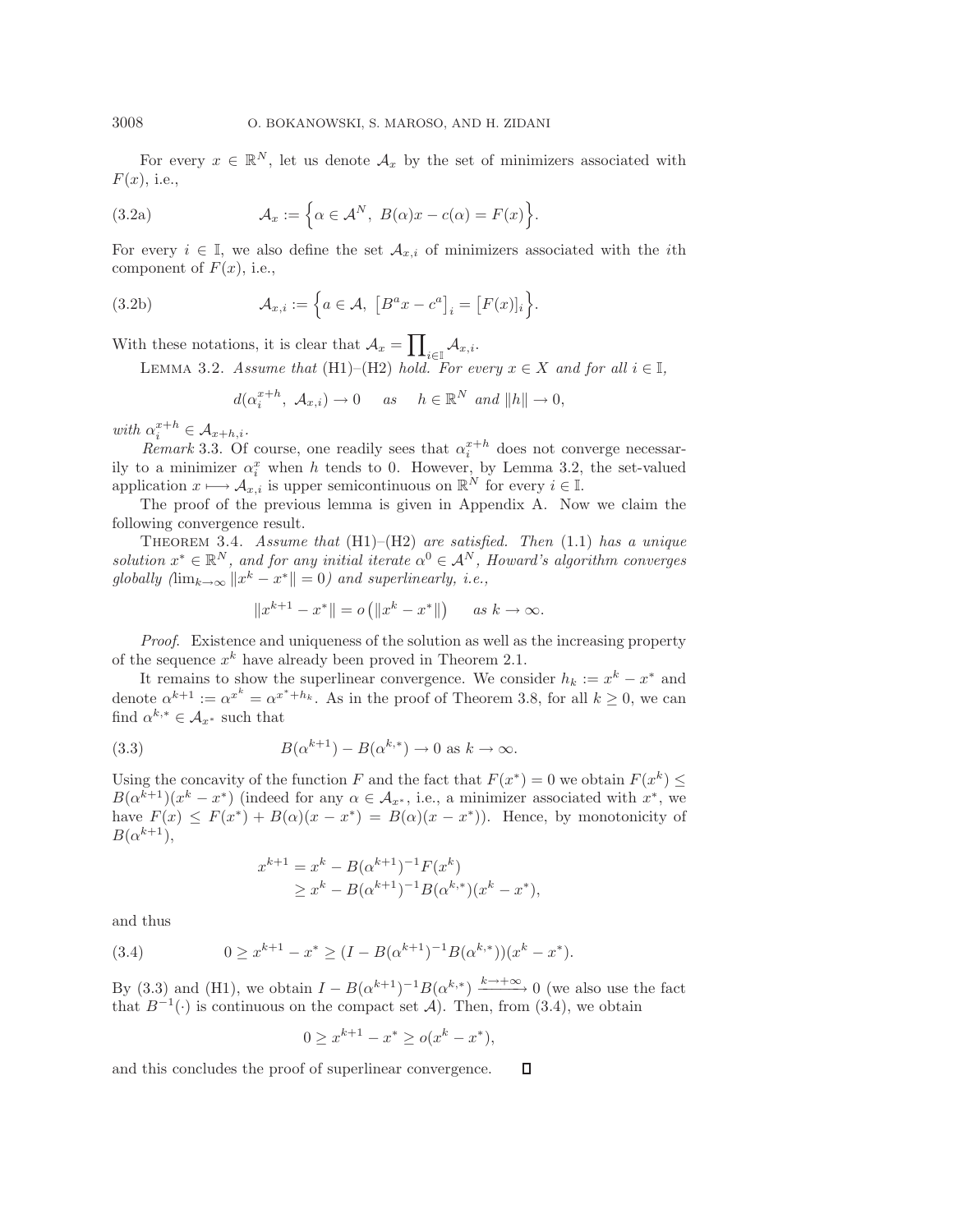*Remark* 3.5 (quadratic convergence). Note that stronger convergence results can be obtained under an additional assumption on the dependence of  $f(x, \alpha) := B(\alpha)x$  $c(\alpha)$  with respect to  $\alpha$  (as in [35]). For instance, assume that A is a compact interval of R and that for all  $1 \leq i \leq N$ ,  $f_i(x, \alpha) = r_i(x)\alpha_i^2 + s_i(x)\alpha_i + t_i(x)$  (i.e., quadratic in  $\alpha_i$ ), where  $r_i > 0$ ,  $r_i(\cdot)$ ,  $s_i(\cdot)$ , and  $t_i(\cdot)$  are Lipschitz continuous functions on  $\mathbb{R}^N$ (see the example of section 4.3). In this case, for every  $x \in \mathbb{R}^N$ , a minimizer  $\alpha^x$  is given by  $\alpha_i^x := \operatorname{argmin}_{\alpha_i \in \mathcal{A}} f_i(x, \alpha) = P_{\mathcal{A}}(-\frac{s_i(x)}{2r_i})$ , where  $P_{\mathcal{A}}$  denotes the projection on the interval A. Hence, in the neighborhood of the solution  $x^*$ , we obtain that  $\|\alpha^x - \alpha^{x^*}\| \le C\|x - x^*\|$  (for some  $C > 0$ ). This implies that  $\|B(\alpha^x) - B(\alpha^{x^*})\| \le C\|x - x^*\|$  $C||x - x^*||$ , and using (3.4) this leads to a global quadratic convergence result.

*Remark* 3.6. The assertions of Theorems 2.1 and 3.4 also hold for the problem

find 
$$
x \in X
$$
,  $\min_{\alpha \in \prod_{i \in I} A_i} (B(\alpha)x - c(\alpha)) = 0$ ,

where  $A_i$  are nonempty compact sets.

Although our proof of Theorem 3.4 is based on direct arguments, the superlinear convergence may also be obtained as a consequence of the *slant differentiability* of the function F and the interpretation of Howard's algorithm as Newton's method  $[14, 32]$ . Let us recall the notion of slant differentiability.

Definition 3.7 (slant differentiability [14, Definition 1]). *Let* Y *and* Z *be two Banach spaces. A function*  $\mathcal{F}: Y \to Z$  *is said to be* slantly differentiable *in an open set*  $U \subset Y$  *if there exists a family of mappings*  $\mathcal{G}: U \to \mathcal{L}(Y, Z)$  *such that* 

$$
\mathcal{F}(x+h) = \mathcal{F}(x) + \mathcal{G}(x+h)h + o(h)
$$

 $as h \to 0 \ \forall x \in U$ .  $\mathcal G$  *is called a slanting function for*  $\mathcal F$  *in*  $U$ .

Theorem 3.8. *We assume that* (H1)–(H2) *hold. The function* F *defined in* (2.9) *is slantly differentiable on*  $\mathbb{R}^N$ *, with slanting function*  $G(x) = B(\alpha^x)$  *for*  $\alpha^x \in A_x$ *.* 

*Proof.* Let  $x, h$  be in  $\mathbb{R}^N$ . From the definition of F, for any  $\alpha \in \mathcal{A}_x$  and any  $\alpha^{x+h} \in \mathcal{A}_{x+h}$ , we have

$$
F(x) + B(\alpha^{x+h})h \le F(x+h) \le F(x) + B(\alpha)h,
$$

and thus

(3.5) 
$$
0 \le F(x+h) - F(x) - B(\alpha^{x+h})h \le (B(\alpha) - B(\alpha^{x+h}))h \le ||B(\alpha) - B(\alpha^{x+h})|| ||h||.
$$

By Lemma 3.2 there exists  $\alpha^h \in A_x$  such that  $d(\alpha_i^h, \alpha_i^{x+h}) \to 0$  as  $||h|| \to 0$  for all  $j \in \mathbb{I}$ . Thus, by continuity assumption (H2), we obtain

(3.6) 
$$
\lim_{h \to 0} \|B(\alpha^h) - B(\alpha^{x+h})\| = 0,
$$

and this concludes the proof.  $\Box$ 

# **4. Some applications.**

**4.1. Obstacle problem and link with the primal-dual active set strategy.** We focus now on the obstacle problem introduced in  $(2.2)$ . We assume that A is such that assumption (H1) is satisfied.

As said in Example 1, here we have  $A = \{0, 1\}$ , and Howard's algorithm converges in at most  $2^N$  iterations under assumption (H1).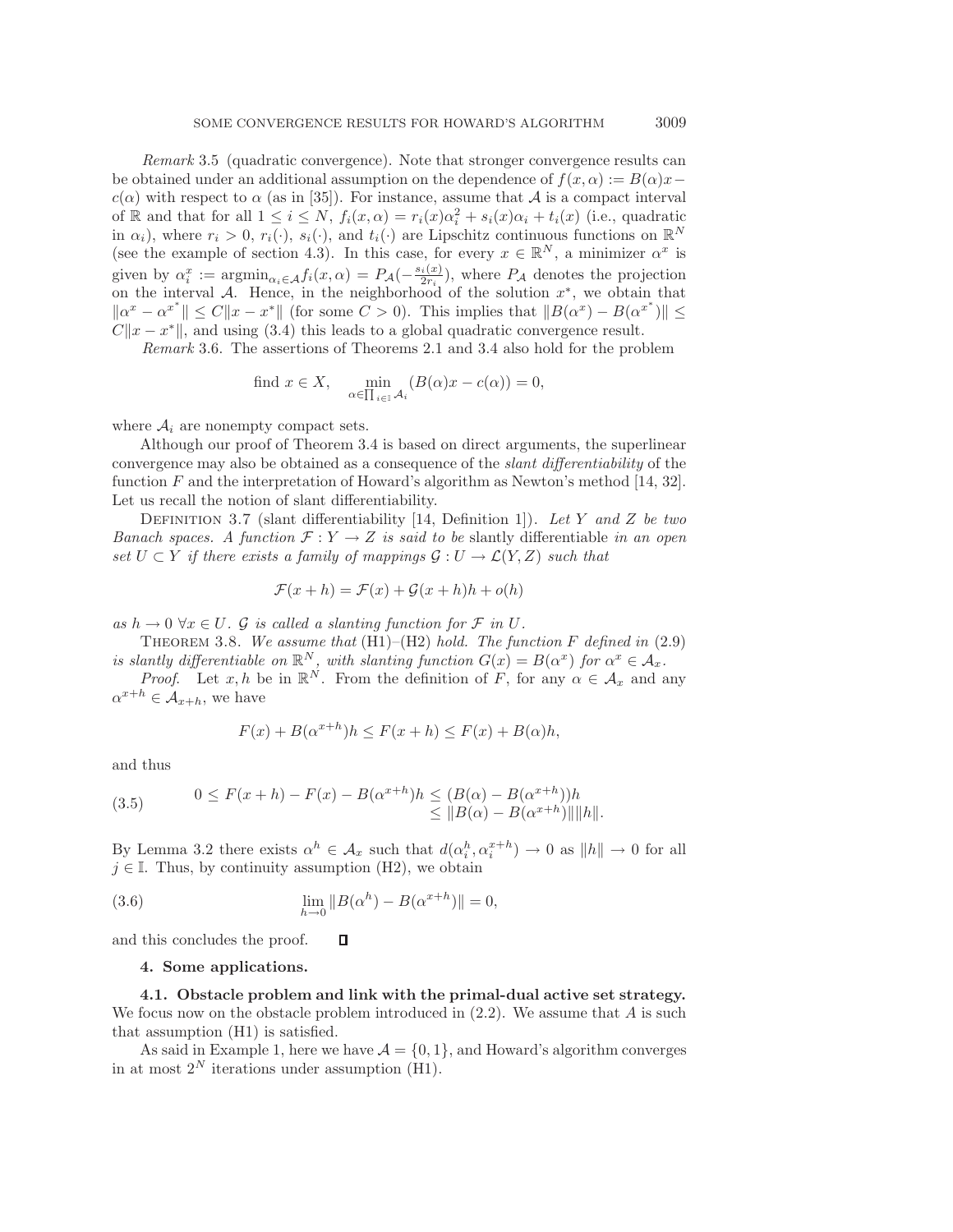Now we consider the following specific Howard's algorithm for (2.2). ALGORITHM Ho-2.

Initialize  $\alpha^0$  in  $\mathcal{A}^N := \{0,1\}^N$ . Iterate for  $k \geq 0$ : (i) Find  $x^k \in \mathbb{R}^N$  such that  $B(\alpha^k)x^k = c(\alpha^k)$ . If  $k > 1$  and  $x^k = x^{k-1}$  then stop. Otherwise go to (ii). (ii) For every  $i = 1, \ldots, N$ , Take  $\alpha_i^{k+1} := \begin{cases} 0 & \text{if } (Ax^k - b)_i \leq (x^k - g)_i \\ 1 & \text{otherwise} \end{cases}$ 1 otherwise.

Set  $k := k + 1$  and go to (i).

Let us emphasize the fact that when  $(Ax^k - b)_i = (x^k - g)_i$ , we make the choice  $\alpha_i^{k+1} = 0$ . Although this is not necessary to obtain the convergence, in the following we show that this specific choice leads to a drastic decrease of the number of iterations needed to get the convergence of Howard's algorithm.

THEOREM 4.1. We assume that the matrices  $B(\cdot)$  defined in (2.3) satisfy (H1). *Then Howard's algorithm (Algorithm Ho-*2*) converges in at most* N +1 *iterations (i.e,*  $x^k = x^{k+1}$  for some  $k \leq N+1$ ). In the case we start with  $\alpha_i^0 = 1 \ \forall i = 1, \ldots, N$ , the *convergence holds in at most* N *iterations* (*i.e,*  $x^k = x^{k+1}$  *for some*  $k \leq N$ ).

Note that taking  $\alpha_i^0 = 1$ , for every  $1 \le i \le N$ , implies that  $x^0 = g$ , and hence the step  $k = 0$  has no cost. The cost of the N iterations really means the cost of solving N linear systems (from  $k = 1$  to  $k = N$ ).

*Proof of Theorem* 4.1. First, note that  $x^1 \geq g$ . Indeed,

• if  $\alpha_i^1 = 1$ , then we have  $(x^1 - g)_i = 0$  (by definition of  $x^1$ ).

• if  $\alpha_i^1 = 0$ , then  $(Ax^0 - b)_i \leq (x^0 - g)_i$ . Furthermore, one of the two terms  $(Ax^{0}-b)$ <sub>i</sub> or  $(x^{0}-g)$ <sub>i</sub> is zero by definition of  $x^{0}$ . Hence  $(x^{0}-g)$ <sub>i</sub> ≥ 0 and  $(x^{1}-g)$ <sub>i</sub> ≥ 0. We also know, by Theorem 2.1, that  $x^{k+1} \geq x^k$ . This concludes that

$$
(4.1) \t\t\t \forall k \ge 1, \t x^k \ge g.
$$

Now if  $\alpha_i^k = 0$  for some  $k \geq 1$ , then  $(Ax^k - b)_i = 0$ , and by (4.1) we deduce that  $\alpha_i^{k+1} = 0$ . This proves that the sequence  $(\alpha^k)_{k \geq 1}$  is decreasing in  $\mathcal{A}^N$ . Also, it implies that the set of points  $I^k := \{i, (Ax^k - b)_i \le (x^k - g)_i\}$  satisfies

$$
I^k \subset I^{k+1} \quad \text{for } k \ge 0.
$$

Since Card( $I^k$ )  $\leq N$ , there exists a first index  $k \in [0, N]$  such that  $I^k = I^{k+1}$ , and we have  $\alpha^{k+1} = \alpha^{k+2}$ . In particular,  $F(x^{k+1}) = B(\alpha^{k+2})x^{k+1} - c(\alpha^{k+2}) =$  $B(\alpha^{k+1})x^{k+1} - c(\alpha^{k+1}) = 0$ , and thus  $x^{k+1}$  is the solution for some  $k \leq N$ . This makes at most  $N+1$  iterations.

In the case  $\alpha_i^0 = 1 \ \forall i$ , we obtain that  $(\alpha^k)_{k \geq 0}$  is decreasing. Hence there exists a first index  $k \in [0, N]$  such that  $\alpha^k = \alpha^{k+1}$ , and we obtain  $F(x^k) = 0$ . This is the desired result. П

Next, we consider Algorithm Ho-2' which is a variant of Howard's algorithm (Algorithm Ho-2) and defined as follows.

ALGORITHM Ho-2'.

Start from a given  $x^0$ . Then compute  $\alpha^1$  (by step (ii)) and  $x^1$  (by

step (i)), then  $\alpha^2$  and  $x^2$ , and so on, until  $F(x^k) = 0$ .

For Algorithm Ho-2', we have a specific result, that will be useful when studying the approximation of American options in section 4.2.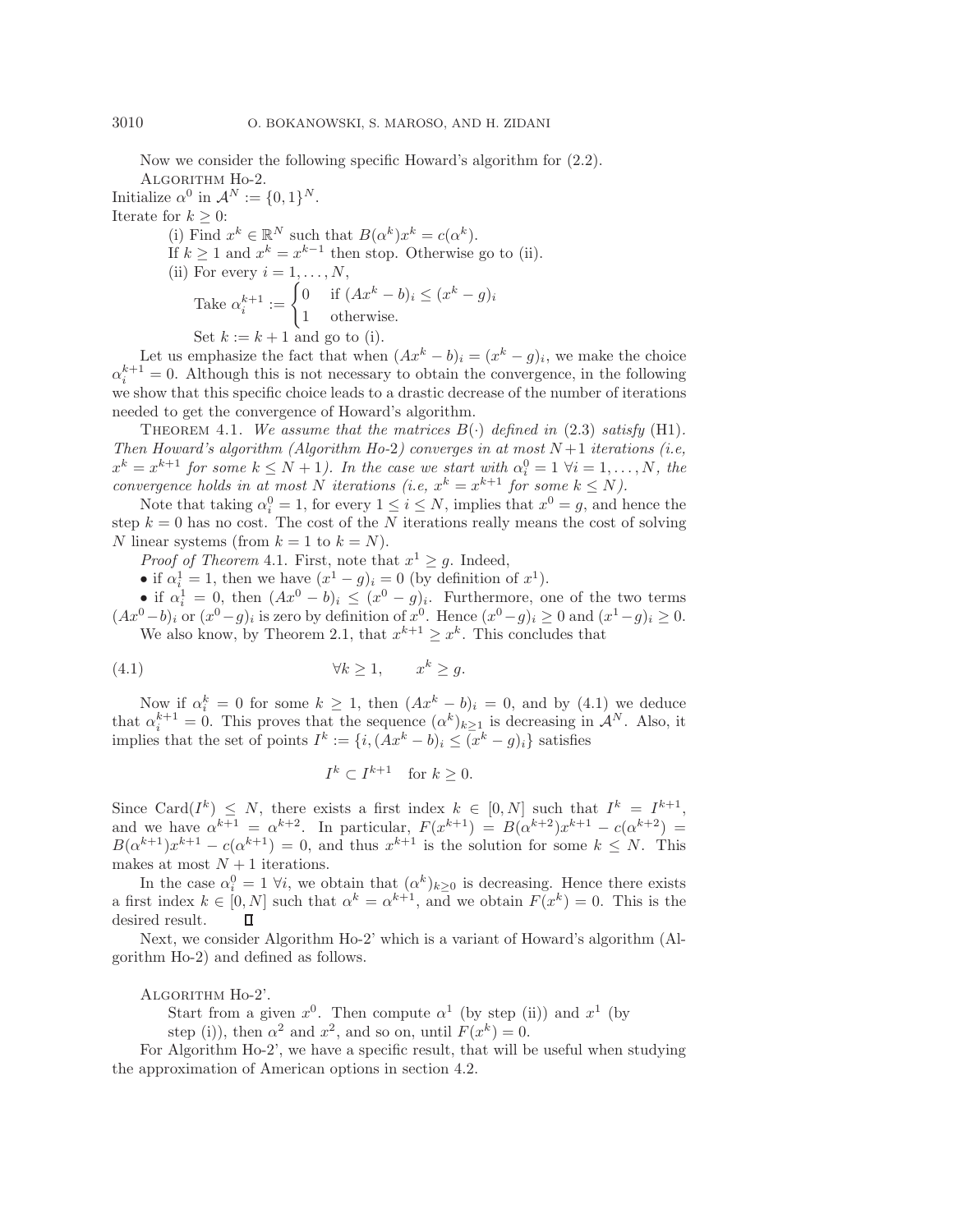THEOREM 4.2. *Assume that the matrices*  $B(\cdot)$  *defined in* (2.3) *satisfy* (H1). (i) Assume that  $x^0$  satisfies

(4.2) 
$$
\forall i \in \mathbb{I}, \quad x_i^0 > g_i \Rightarrow (Ax^0 - b)_i \le 0
$$

*(or, equivalently,* min $(Ax^0 - b, x^0 - g) \leq 0$ *). Then the iterates of Algorithm Ho-2<sup>'</sup> satisfy*  $x^{k+1} \geq x^k$  *for all*  $k \geq 0$ *.* 

(ii) If furthermore  $x^0 \geq g$  and if  $x^*$  denotes the solution of (1.1), then the con*vergence is in at most* p *iterations, with*

$$
p := \text{Card}\{i \in \mathbb{I}, \ x_i^* > g_i\} - \text{Card}\{i \in \mathbb{I}, \ x_i^0 > g_i\}.
$$

In other words, (ii) means that "the number of iterations is bounded by the number of points that take off the boundary g, between  $x^0$  and  $x^*$ ." The proof of the above theorem is given in Appendix B.

Now we turn to showing the relationship with the primal-dual active set algorithm proposed by Hintermüller, Ito, and Kunisch  $[14]$  (see also  $[17, 18]$ ). It is well known that x is a solution of (2.2) if and only if there exists  $\lambda \in \mathbb{R}^N_+$  such that

(4.3) 
$$
\begin{cases} Ax - \lambda = b, \\ \mathcal{C}(x, \lambda) = 0, \end{cases}
$$

where

$$
\mathcal{C}(x,\lambda) := \min(\lambda, x - g) = \lambda - \max(0, \lambda - (x - g))
$$

(note also that  $\lambda = \mathcal{P}_{[0,+\infty)}(\lambda - (x - g))$ ). The idea developed in [14] is to use  $\mathcal{C}(x,\lambda) = 0$  as a prediction strategy as follows.

PRIMAL-DUAL ACTIVE SET ALGORITHM. Initialize  $x^0, \lambda^0 \in \mathbb{R}^N$ . Iterate for  $k \geq 0$ :

(i) Set  $\mathcal{I}_k := \{i : \lambda_i^k \leq (x^k - g)_i\}, \, \mathcal{AC}_k := \{i : \lambda_i^k > (x^k - g)_i\}.$ If  $k \geq 1$  and  $\mathcal{I}_k = \mathcal{I}_{k-1}$  then stop. Otherwise go to (ii). (ii) Solve

$$
\begin{cases}\nAx^{k+1} - \lambda^{k+1} = b, \\
x^{k+1} = g \text{ on } \mathcal{AC}_k, \quad \lambda^{k+1} = 0 \text{ on } \mathcal{I}_k.\n\end{cases}
$$

Set  $k = k + 1$  and return to (i).

The sets  $\mathcal{I}_k$  and  $\mathcal{A}C_k$  are called, respectively, the inactive and active sets. Note that the algorithm satisfies at each step  $\lambda^{k+1} = Ax^{k+1} - b$ ,  $\lambda_i^{k+1} = (Ax^{k+1} - b)_i = 0$ for  $i \in \mathcal{I}_k$ , and  $(x^{k+1} - g)_i = 0$  for  $i \in \mathcal{A}C_k$ . This is equivalent to saying that

$$
\widetilde{B}x^{k+1} - \widetilde{c} = 0,
$$

where

$$
\widetilde{B}_{i,.} := \begin{cases}\nA_i, & \text{if } (Ax^k - b)_i \le (x^k - g)_i, \\
(I_N)_i, & \text{otherwise,} \n\end{cases}
$$
\n
$$
\widetilde{c}_i := \begin{cases}\nb_i & \text{if } (Ax^k - b)_i \le (x^k - g)_i, \\
g_i & \text{otherwise,}\n\end{cases}
$$

where  $I_N$  denotes the  $N \times N$  identity matrix.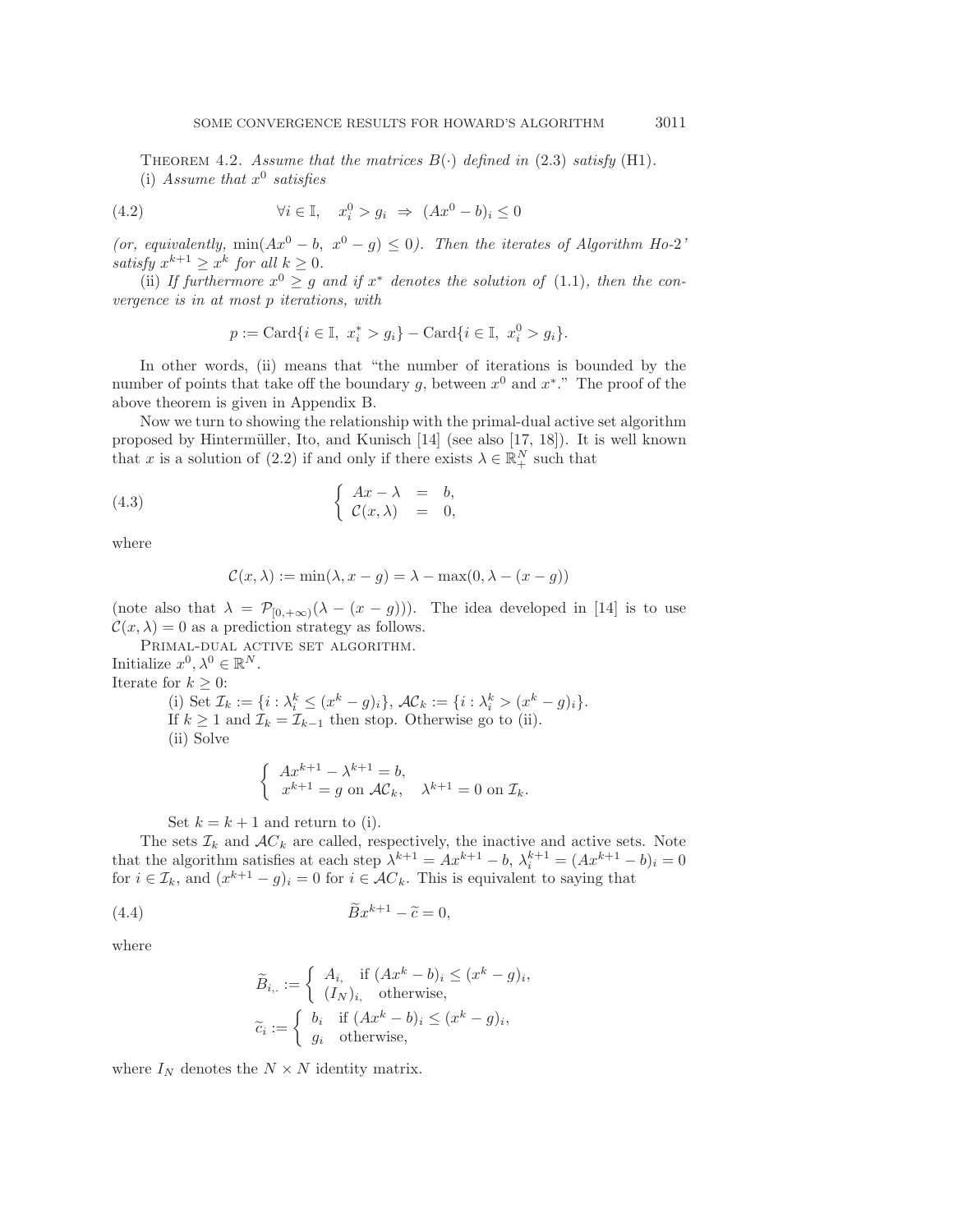Let us consider the equivalent formulation  $min(Ax - b, x - g) = 0$ , and let  $B(.)$ and  $c(.)$  be defined as in (2.3). For  $k \geq 0$ , if we set  $\alpha_i^{k+1} := 0$  for  $i \in \mathcal{I}_k$  and  $\alpha_i^{k+1} := 1$ otherwise, then we find that  $\alpha^{k+1}$  is defined from  $x^k$  as in Howard's algorithm, and we have  $\tilde{B} = B(\alpha^{k+1}), \tilde{c} = c(\alpha^{k+1}).$  Therefore, (4.4) is equivalent to

$$
B(\alpha^{k+1})x^{k+1} - c(\alpha^{k+1}) = 0,
$$

and  $x^{k+1}$  is defined from  $x^k$  as in Howard's algorithm applied to min $(Ax-b, x-q) = 0$ . (Note also that similar considerations apply if we replace  $x-g$  by  $d(x-g)$  for a given constant  $d > 0.$ )

Theorem 4.3. *Howard's algorithm (Algorithm Ho-*2*) and the primal-dual active set algorithm for the obstacle problem are equivalent: if we choose*  $\lambda^0 := Ax^0 - b$ *initially, then the sequences*  $(x^k)$  *generated by both algorithms are the same for*  $k \geq 0$ *.* 

*Remark* 4.4. By Theorem 4.1, the primal-dual active set strategy converges in no more that N iterations (taking  $x^0 = g$ ). We refer to [14] for similar observations.

*Remark* 4.5. In the same way, one can see that the front-tracking algorithm proposed in [1, Chapter 6.5.3] for a particular obstacle problem (mainly, the American put option) and based on the primal-dual active set method is equivalent to Howard's algorithm.

**4.2. An american option.** In this section, we consider the problem of computing the price of an American put option in mathematical finance. The price  $u(t, s)$ for  $t \in [0, T]$  and  $s \in [0, S_{\text{max}}]$  is known to satisfy the following nonlinear PDE (see [23] or [29] for existence and uniqueness results in the viscosity framework):

$$
\min\left(\partial_t u - \frac{1}{2}\sigma^2 s^2 \partial_{ss} u - rs \partial_s u + ru, \ u - \varphi(s)\right) = 0,
$$
\n(4.5a)\n
$$
t \in [0, T], \ s \in (0, S_{\text{max}}),
$$

 $(4.5b)$ 

$$
u(t, S_{\max}) = 0, \quad t \in [0, T],
$$

(4.5c) 
$$
u(0, s) = \varphi(s), \quad s \in (0, S_{\max}),
$$

where  $\sigma > 0$  represents a volatility,  $r > 0$  is the interest rate,  $\varphi(s) := \max(K - s, 0)$ is the "payoff" function (where  $K > 0$  is the "strike"). The bound  $S_{\text{max}}$  should be  $S_{\rm max}=\infty;$  for numerical purposes we consider  $S_{\rm max}>0$  large, but finite.

Let  $s_j = jh$ , with  $h = S_{\text{max}}/N_s$ , and  $t_n = n\delta t$ , with  $\delta t = T/M$ , where  $M \ge 1$  and  $N_s \geq 1$  are two integers. Suppose we want to implement the following simple implicit Euler (IE) scheme with unknown  $(U_j^n)$ :

$$
\min\left(\frac{U_j^{n+1} - U_j^n}{\delta t} - \frac{1}{2}\sigma^2 s_j^2 \frac{(D^2 U^{n+1})_j}{h^2} - rs_j \frac{D^+ U_j^{n+1}}{h} + rU_j^{n+1};\right)
$$
  

$$
U_j^{n+1} - g_j = 0, \quad j = 0, \dots, N_s - 1, \quad n = 0, \dots, M - 1,
$$
  

$$
U_{N_s}^{n+1} = 0, \quad n = 0, \dots, M - 1,
$$

 $U_j^0 = g_j, \quad j = 0, \ldots, N_s - 1,$ 

where  $(D^2U)_i$  and  $(D^+U)_i$  are the finite differences defined by

$$
(D2U)j := Uj-1 - 2Uj + Uj+1, (D+U)j := Uj+1 - Uj
$$

and  $g_j := \varphi(s_j)$ . Note that for  $j = 0$  the scheme is simply

$$
\min\left(\frac{U_0^{n+1} - U_0^n}{\delta t} + rU_0^{n+1}, U_0^{n+1} - g_0\right) = 0.
$$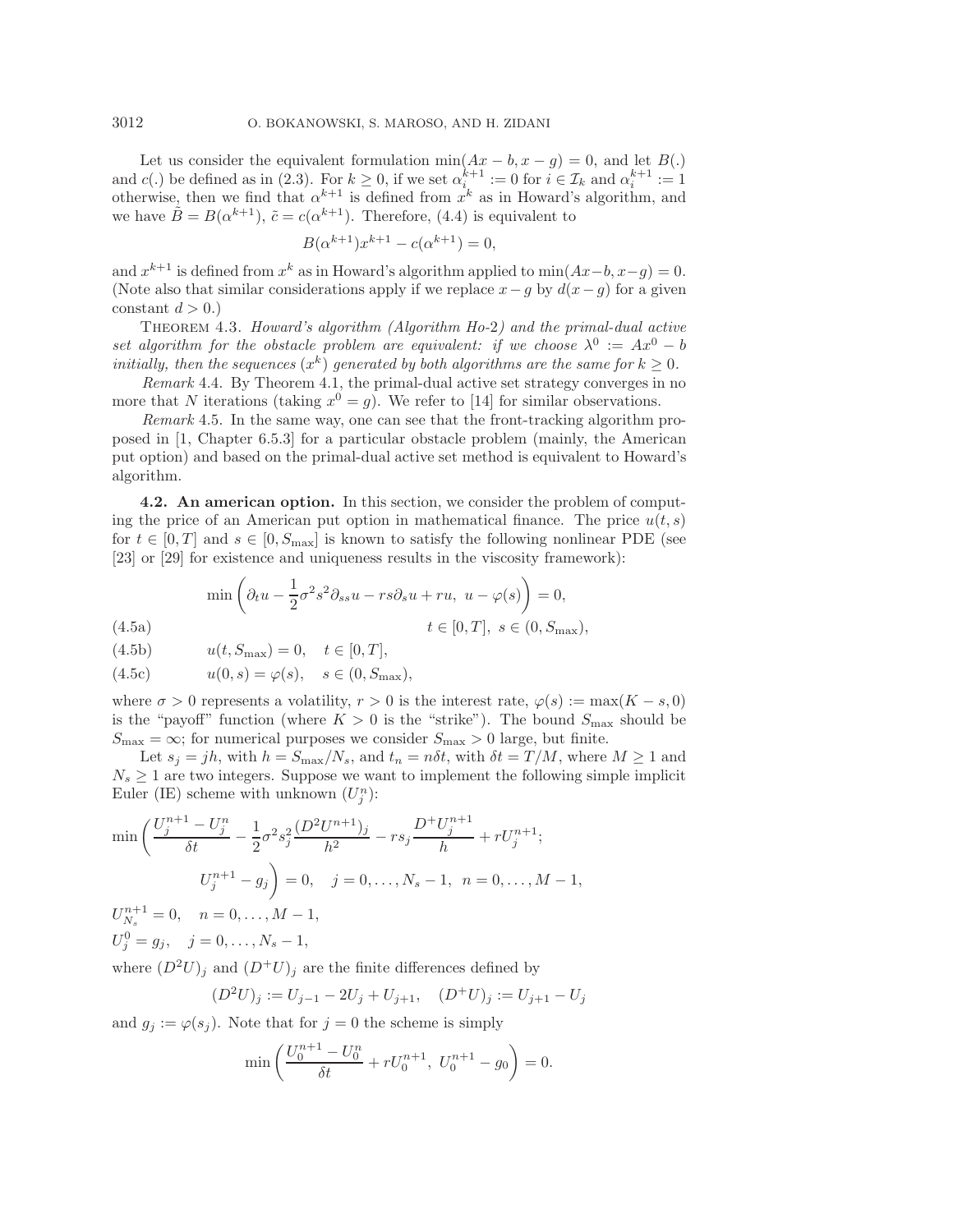(More accurate schemes can be considered; here we focus on the simple IE scheme for illustrative purposes mainly.)

It is known that the IE scheme converges to the viscosity solution of (4.5) when  $\delta t, h \to 0$  (one may use, for instance, the Barles–Souganidis [4] abstract convergence result and monotonicity properties of the scheme). The motivation for using an implicit scheme is for unconditional stability.<sup>2</sup>

Now, for  $n \geq 0$ , we set  $b := U^n$ . Thus, the problem of finding  $x = U^{n+1} \in \mathbb{R}^{N_s}$ (i.e,  $x = (U_0^{n+1}, \ldots, U_{N_s-1}^{n+1})^T$ ) can be written equivalently as  $\min(Ax - b, x - g) = 0$ , where  $A = I + \delta t Q$  and Q is the matrix of  $\mathbb{R}^{N_s}$  such that for all  $j = 0, \ldots, N_s - 1$ ,

$$
(QU)_j = -\frac{1}{2}\sigma^2 s_j^2 \frac{U_{j+1} - 2U_{j-1} + U_{j+1}}{h^2} - rs_j \frac{U_{j+1} - U_j}{h} + rU_j,
$$

assuming  $U_{N_s} = 0$ . Since A is an M-matrix, assumption (H1) is satisfied and, for each step  $n$  of the IE scheme, Howard's algorithm generates a sequence of approximations  $(x^{k})$  of  $U^{n+1}$ . We choose to apply Algorithm Ho-2' with starting point  $x^{0} := U^{n}$  (see Figure 4.1). Thus, for each  $n \in [0, \ldots, M-1]$ , Howard's algorithm may need up to  $N<sub>s</sub>$  iterations, and the total number of Howard's iterations (for the IE scheme) is a priori bounded by  $M \times N_s$ . Actually, in the present example, if we choose to apply Algorithm Ho-2' in each step n with starting point  $x^0 := U^n$ , then the number of Howard's iterations can be improved.

Proposition 4.6. *The total number of Howard's iterations (using Algorithm Ho-*2') from  $n = 0$  up to  $n = M - 1$  is bounded by  $N_s$ . In other words, solving the IE *scheme requires us to solve at most*  $N_s$  *linear systems.* 

*Proof.* Let us first show that  $U^{n+1} \geq U^n$  by recursion. For  $n = 0$ , we have  $U^1 \ge g = U^0$ . For  $n \ge 1$ , let us assume that  $U^n \ge U^{n-1}$ . We know that  $x = U^{n+1}$  is a solution of

(4.6) 
$$
\min(Ax - U^n, x - g) = 0.
$$

Therefore,  $\min(Ax - U^{n-1}, x - g) \geq 0$ . This means that  $U^{n+1}$  is a supersolution of min $(Ax - U^{n-1}, x - g) = 0$  (whose solution is  $U^n$ ). By the monotonicity of the matrices  $B(\alpha)$ , we deduce that  $U^{n+1} \geq U^n$ .

Then, for each  $n \geq 0$  and with  $x^0 := U^n$ , we have  $\min(Ax^0 - U^n, x^0 - g) \leq$  $min(Ax^0 - U^{n-1}, x^0 - g) = 0$ . Hence, by Theorem 4.2 and using Algorithm Ho-2' (initialized with  $x^0 = U^n$ ) to solve (4.6), we obtain that  $U^{n+1}$  can be computed in no more than  $p_n$  iterations, where  $p_n := \text{Card}\{j, U_j^{n+1} > g_j\} - \text{Card}\{j, U_j^n > g_j\}.$ Henceforth, the total number of Howard's iterations to compute  $\{U^1,\ldots,U^M\}$  is bounded by

$$
\sum_{n=0,\dots,M-1} p_n = \text{Card}\{j, U_j^M > g_j\} - \text{Card}\{j, U_j^0 > g_j\},\,
$$

which is bounded by  $N_s$ . П

The result of the above proposition can hold also for the monotone implicit scheme for more complex American options (such as American options on two assets involving a PDE in two space dimensions).

We finally mention that in [18] (see also [1]) the primal-dual active set algorithm is used for the approximation of an American option (in a finite element setting), and convergence in a finite number of iterations is also observed even though the involved matrices are not necessarily monotonous.

<sup>&</sup>lt;sup>2</sup>An explicit scheme would need a condition of the form  $\frac{\delta t}{h^2} \le const$  in order to be stable.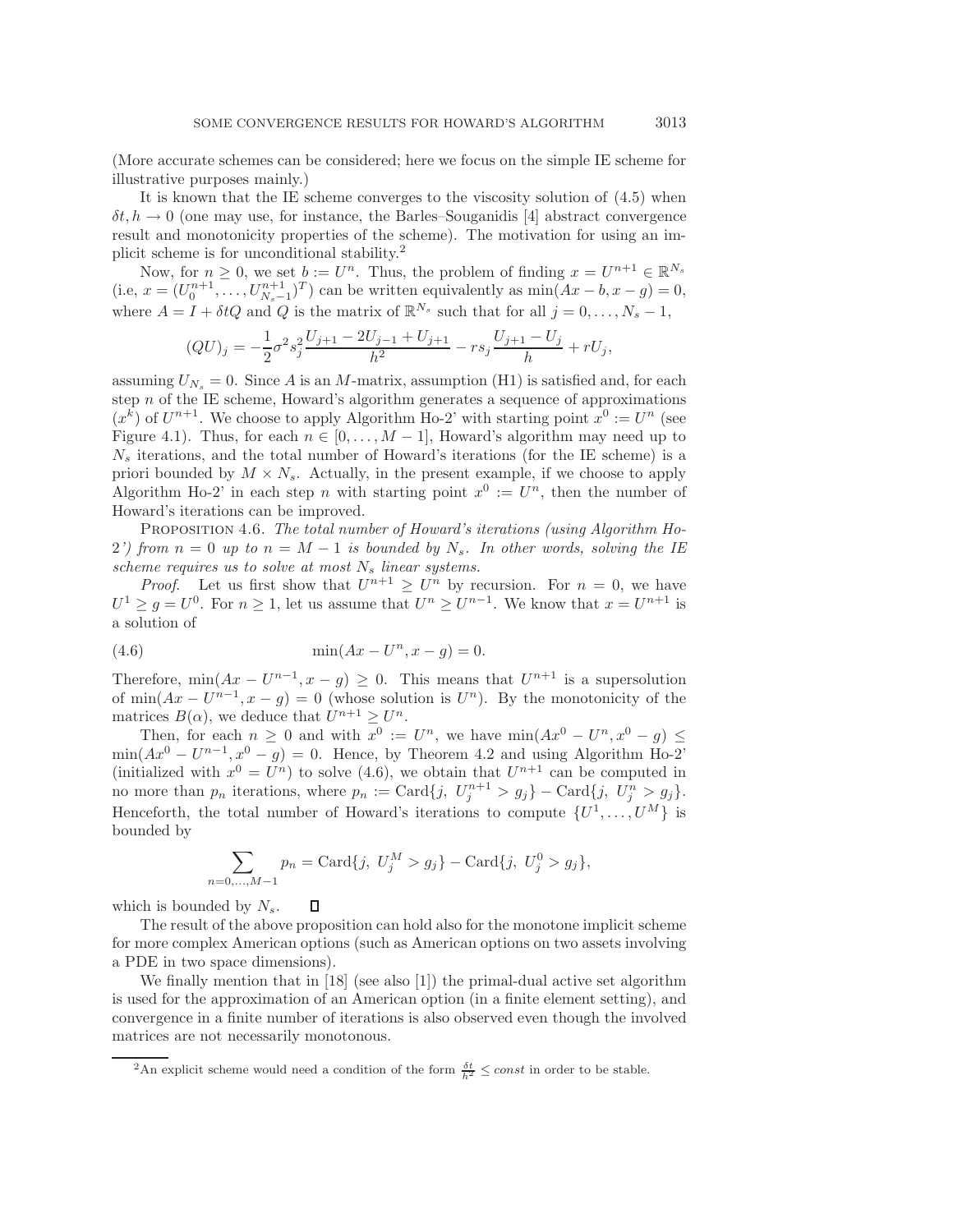

FIG. 4.1. Plot of  $U_j^n$  and  $U_j^{n+1}$  (time  $t_n = 0.2$ ) with respect to  $s_j$ . Parameters:  $K = 100$ ,  $r = 0.1$   $T = 1$   $S_j^j = -200$   $N = 50$  and  $M = 10$  $\sigma = 1, r = 0.1, T = 1, S_{\text{max}}^{\dagger} = 200, N_s = 50, \text{ and } M = 10.$ 

**4.3. Application to Merton's problem and with a compact control set.** Howard's algorithm can be useful for the computation of the value functions of optimal control problems. We consider the following example, also known as Merton's problem in mathematical finance [27] (see, for instance, [25] or [8] for recent applications of Howard's algorithm to solve nonlinear equations arising in finance). The problem is to find the optimal value for a dynamic portfolio. At a given time  $t$ , the holder may invest a part of the portfolio into a risky asset with interest rate  $\mu > 0$  and volatility  $\sigma > 0$ , and the other part into a secure asset with interest rate  $r > 0$ . The value  $u = u(t, s)$  for  $t \in [0, T]$  and  $s \in [0, S_{\text{max}}]$  is a solution of the following PDE:

$$
\min_{\alpha \in \mathcal{A}} \left( \partial_t u - \frac{1}{2} \sigma^2 \alpha^2 s^2 \partial_{ss} u - (\alpha \mu + (1 - \alpha)r) s \partial_s u \right) = 0,
$$
\n(4.7a)\n
$$
t \in [0, T], \ s \in (0, S_{\text{max}}),
$$
\n(4.7b)\n
$$
u(0, s) = \varphi(s), \quad s \in (0, S_{\text{max}}),
$$

where  $\mathcal{A} := [a_{\min}, a_{\max}], S_{\max} = +\infty$ , and  $\varphi$  is a given payoff function (see, for instance, Øksendal [27]). Existence and uniqueness results can be obtained using [30].

In general, the exact solution is not known. For testing purposes, we consider here the particular case of  $\varphi(s) = s^p$  for some  $p \in (0,1)$ . In this case, the analytic solution (when  $S_{\text{max}} = +\infty$ ) is known to be  $u(t, s) := e^{\alpha_{opt} t} \varphi(s)$ , where

$$
\alpha_{opt} := \max_{\alpha \in \mathcal{A}} \left( -\frac{1}{2}p(1-p)\alpha^2 + (\alpha \mu + (1-\alpha)r)p \right)
$$

(the constant  $\alpha_{opt}$  can be computed explicitly since the functional is quadratic in  $\alpha$ ). For numerical purposes we consider the problem on a bounded interval  $[0, S_{\text{max}}]$  with a finite (large)  $S_{\text{max}}$ . In this case, we need to add a boundary condition at  $s = S_{\text{max}}$ for completeness of the problem. Since  $\frac{(s^p)'}{s^p} = \frac{p}{s}$ , we consider the following mixed boundary condition:

(4.8) 
$$
\partial_x u(t, S_{\max}) = \frac{p}{S_{\max}} u(t, S_{\max}), \quad t \in [0, T].
$$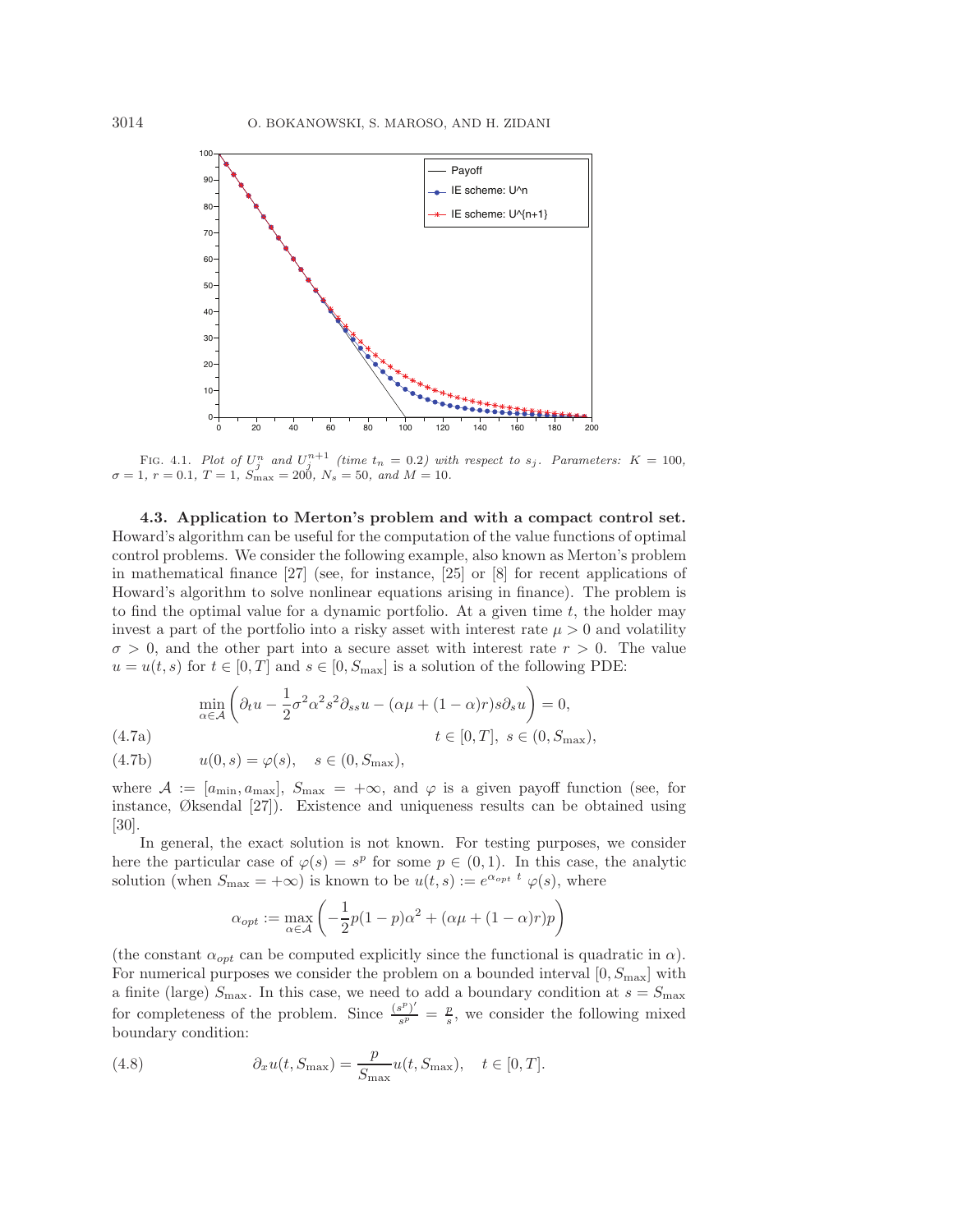A natural IE scheme for the set of equations  $(4.7)$ – $(4.8)$  is

$$
\min_{\alpha \in \mathcal{A}} \left( \frac{U_j^{n+1} - U_j^n}{\delta t} - \frac{1}{2} \sigma^2 s_j^2 \alpha^2 \frac{U_{j-1}^{n+1} - 2U_j^{n+1} + U_{j+1}^{n+1}}{h^2} - (\alpha \mu + (1 - \alpha)r) s_j \frac{U_{j+1}^{n+1} - U_j^{n+1}}{h} \right) = 0,
$$
  
\n
$$
j = 0, \dots, N_s, \quad n = 0, \dots, M - 1,
$$
  
\n
$$
\frac{U_{N_s+1}^{n+1} - U_{N_s}^{n+1}}{h} = \frac{p}{S_{\text{max}}} U_{N_s}^{n+1}, \quad n = 0, \dots, M - 1,
$$
  
\n
$$
U_j^0 = \varphi(s_j), \quad j = 0, \dots, N_s.
$$

Note that for  $j = 0$  the scheme simply reads  $\frac{U_0^{n+1} - U_0^n}{\delta t} = 0$ .

Now for  $b := U^n$  given (and for a given time iteration  $n \geq 0$ ), the computation of  $x = U^{n+1} \in \mathbb{R}^{N_s+1}$  (i.e,  $x = (U_0^{n+1}, \ldots, U_{N_s}^{n+1})^T$ ) is equivalent to solving

$$
\min_{\alpha \in \mathcal{A}} (B^{\alpha} x - b) = 0,
$$

where  $B^{\alpha} := I + \delta t Q^{\alpha}$  and  $Q^{\alpha}$  is the matrix of  $\mathbb{R}^{(N_s+1)\times(N_s+1)}$  such that, for all  $j = 0, \ldots, N_s - 1,$ 

$$
(Q^{\alpha}U)_j=\frac{1}{2}\sigma^2 s_j^2 \alpha^2\frac{-U_{j-1}+2U_{j-1}-U_{j+1}}{h^2}-(\alpha\mu+(1-\alpha)r)s_j\frac{U_{j+1}-U_j}{h}
$$

and

$$
(Q^{\alpha}U)_{N_s} = \frac{1}{2}\sigma^2 S_{\max}^2 \frac{\alpha^2}{h^2} \left( -U_{N_s-1} + \left( 1 - \frac{hp}{S_{\max}} \right) U_{N_s} \right) - p(\alpha \mu + (1 - \alpha)r) U_{N_s}.
$$

We obtain the monotonicity of the matrices  $B^{\alpha}$  under a CFL-like condition on  $\delta t$ ,  $h$ .<sup>3</sup>

*Remark* 4.7. The CFL condition comes from the mixed boundary condition and only plays a role on the last row of the matrices  $B^{\alpha}$  (for monotonicity of  $B^{\alpha}$ ). Note also that it is of the form  $\frac{\delta t}{h} \leq const$ , which is less restrictive than the CFL condition we would obtain with an explicit scheme (which is  $\frac{\delta t}{h^2} \leq const$ ).

In view of the expression of  $(B^{\alpha}x)_j$  for a given x, which is quadratic in  $\alpha$ , the second step of Howard's algorithm can always be performed analytically (otherwise a minimizing procedure should be considered). This improves considerably the speed for finding the optimal control  $\alpha$ . This step has a negligible CPU time with respect to the first step of Howard's algorithm where a linear system must be solved.

*Remark* 4.8. It is clear that  $\alpha_j := \operatorname{argmin}_{\alpha \in \mathcal{A}} (B^{\alpha}x)_j$  is defined by

$$
\alpha_j = P_{\mathcal{A}} \left( \frac{(\mu - r) d_j^{(1)}}{\sigma^2 s_j d_j^{(2)}} \right)
$$

for  $0 < j < N_s$ , where  $d_j^{(1)} := \frac{U_{j+1} - U_j}{h}$ ,  $d_j^{(2)} := \frac{-U_{j-1} + 2U_j - U_{j+1}}{h^2}$  (in the case  $d_j^{(2)} \neq 0$ ), and  $P_{\mathcal{A}}$  is the projection on the interval  $\mathcal{A}$ .

<sup>3</sup>Choose  $h > 0$  and  $\delta t > 0$  such that  $\frac{\delta t}{h} \max_{\alpha \in \mathcal{A}} \left( \frac{1}{2} \sigma^2 \alpha^2 p S_{\max} + h p(\alpha \mu + (1 - \alpha)r) \right) \leq 1$ .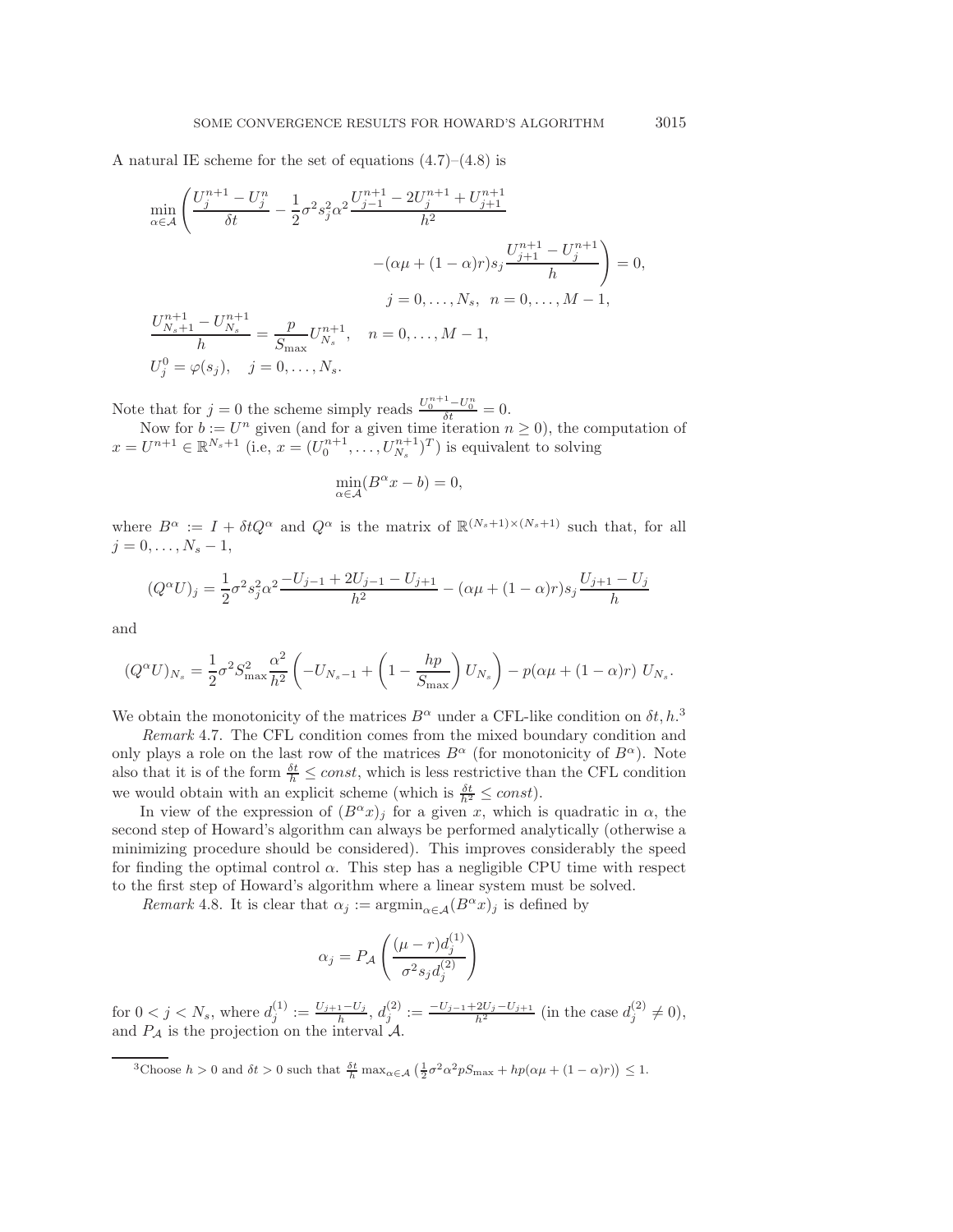In Figure 4.2, we compare the approximated and exact solutions, and the associated numerical control obtained with the IE scheme. In this example, the exact optimal control is  $\alpha_{opt} = 0.625$  (constant). Table 4.1 illustrates the quadratic convergence behavior of the error for solving one time step by Howard's algorithm. We also observed that, in order to reach convergence, the number of Howard's iterates stays small (about 3), even for large  $N_s$  values.



FIG. 4.2. Plot of  $(U_j^M)$  (left) and of the discrete optimal control  $(\alpha_j)$  at time  $t_M = 1$  (right) with respect to  $s_j$ . Parameters:  $S_{\text{max}} = 2$ ,  $\mathcal{A} = [0, 1]$ ,  $p = \frac{1}{2}$ ,  $\sigma = 0.4$ ,  $r = 0.1$ ,  $\mu = 0.15$ ,  $T = 1$ ,  $N = 200$  and  $M = 20$  $N_s = 200$ , and  $\dot{M} = 20$ .

Table 4.1 Howard's algorithm for Merton problem: iteration number and error (example at time step  $t_n = 0.2$ ) for solving one time step evolution of the IE scheme. Quadratic convergence is observed.

| Iteration | Error $  x^k - x^{k-1}  $ |
|-----------|---------------------------|
| $k=1$     | $1.4 \; 10^{-4}$          |
| $k=2$     | $3.8 \ 10^{-9}$           |
| $k=3$     | $2.010^{-15}$             |

*Remark* 4.9. At each step we have to solve a sparse linear system. Here the system is tridiagonal and thus can be solved in  $O(N<sub>s</sub>)$  elementary operations. More generally, multigrid methods can be considered [2] (see also [3]).

**5. Max-min problems.** In this section, our aim is to generalize Howard's algorithm for a max-min problem

(5.1) find 
$$
x \in \mathbb{R}^N
$$
,  $\max_{b \in \mathcal{B}^N} \left( \min_{a \in \mathcal{A}^N} \left( B^{a,b} x - c^{a,b} \right) \right) = 0$ .

Such a nonlinear equation arises in game theory and in optimal control problems. Here we propose computationally feasible algorithms based on policy iterations. We prove convergence results and analyze a numerical test coming from a two-player game problem (see section 5.2).

Specific convergence properties will also be studied in the context of the doubleobstacle problem.

**5.1. A general setting.** Let A and B be two compact sets. For every  $(\alpha, \beta) \in$  $A \times B$ ,  $B^{a,b}$  denotes an  $N \times N$  real matrix and  $c^{a,b}$  is a vector of  $\mathbb{R}^N$ . As in section 2, we introduce the matrices  $B(\alpha, \beta)$  and vectors  $c(\alpha, \beta)$  defined by

$$
B_{ij}(\alpha, \beta) := B_{ij}^{\alpha_i, \beta_i}
$$
 and  $c_i(\alpha, \beta) := c_i^{\alpha_i, \beta_i}$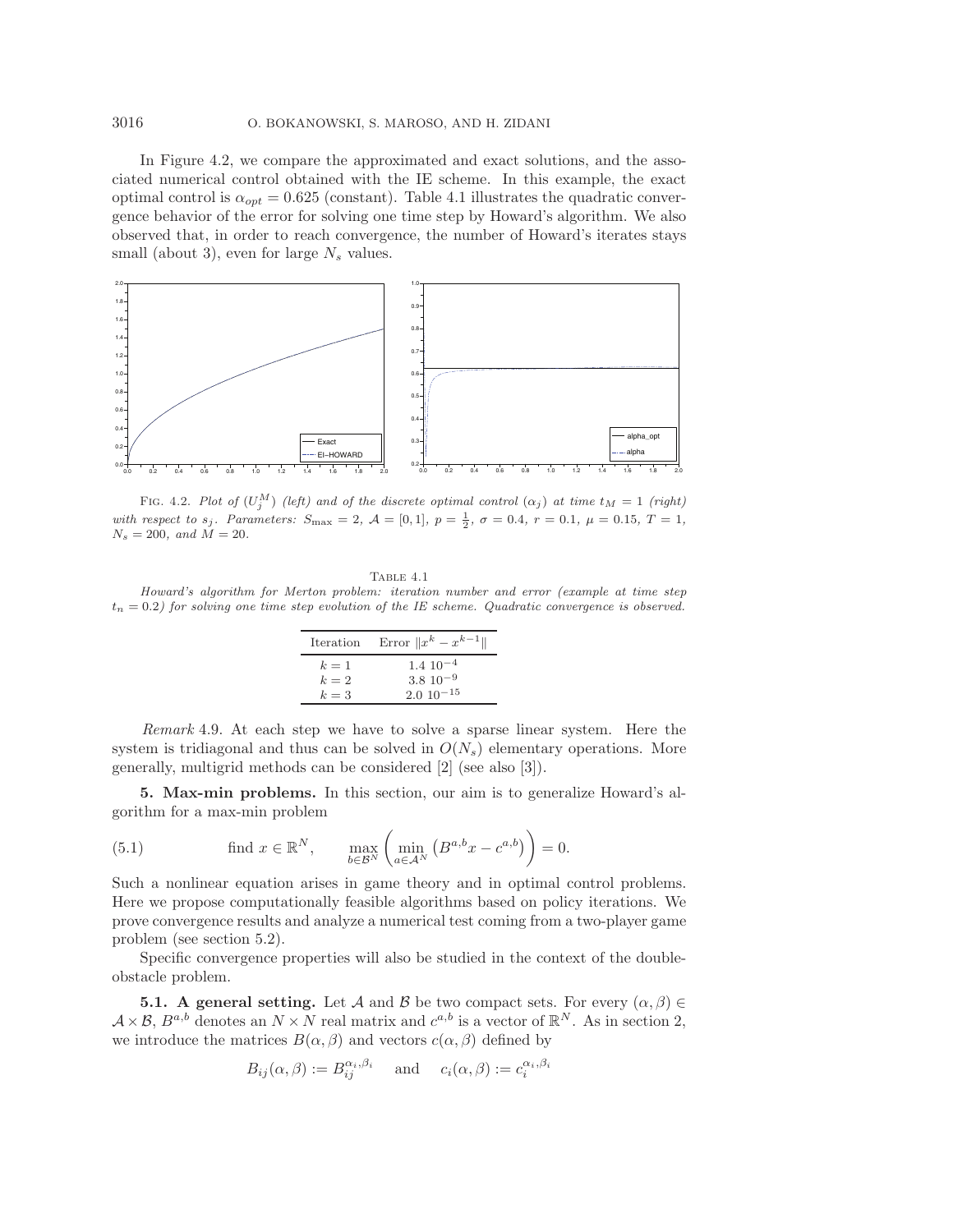for all  $\alpha = (\alpha_i)_{1 \leq i \leq N} \in \mathcal{A}^N$  and  $\beta = (\beta_i)_{1 \leq i \leq N} \in \mathcal{B} := \mathcal{B}^N$ . We also introduce the functions  $G: \mathbb{R}^N \to \mathbb{R}$  and  $F^{\beta}: \mathbb{R}^N \to \mathbb{R}$  (for  $\beta \in \mathcal{B}^N$ ) defined by

(5.2) 
$$
F^{\beta}(x) := \min_{\alpha \in A^N} \left( B(\alpha, \beta)x - c(\alpha, \beta) \right), \quad G(x) := \max_{\beta \in B^N} F^{\beta}(x).
$$

The min and max operators are understood componentwise. With these notations, problem (5.1) can be rewritten as  $G(x) := \max_{\beta \in \mathcal{B}^N} F^{\beta}(x) = 0$ .

A natural generalization of Howard's algorithm for solving

(5.3) find 
$$
x \in \mathbb{R}^N
$$
,  $\max_{\beta \in \mathcal{B}^N} F^{\beta}(x) = 0$ 

can be stated as follows.

ALGORITHM Ho-3. Consider a given  $\beta^0 \in \mathcal{B}^N$ . Iterate for  $k \geq 0$ :

(i) Find  $x^k$  such that  $F^{\beta^k}(x^k) = 0$  (resolution at fixed  $\beta^k$ ).

(ii) Compute  $\beta^{k+1} := \operatorname{argmax}_{\beta \in \mathcal{B}^N} F^{\beta}(x^k)$ .

If  $G(x^k) = F^{\beta^{k+1}}(x^k) = 0$  then stop;

Else set  $k := k + 1$  and go to (i).

With the same tools used in the previous sections, we obtain the following theorem.

THEOREM 5.1. Let B be a metric compact set. For all  $1 \le i \le N$  and  $\beta_i \in \mathcal{B}$ , we *consider a function*  $F_i^{\beta_i} : \mathbb{R}^N \to \mathbb{R}$ *. For*  $\beta = (\beta_1, \dots, \beta_N) \in \mathcal{B}^N$ *, we also denote* 

$$
F^{\beta}(x) := (F_1^{\beta_1}(x), \dots, F_N^{\beta_N}(x))^{\mathsf{T}}.
$$

*We assume that the following assumptions hold:*

(i) *for all*  $\beta \in \mathcal{B}^N$ ,  $F^{\beta}$  *is monotone (i.e.*,  $\forall x, y \in \mathbb{R}^N$ ,  $F^{\beta}(x) \leq F^{\beta}(y) \Rightarrow x \leq y$ ); (ii) *for all*  $\beta \in \mathcal{B}^N$ *, there exist* x *such that*  $F^{\beta}(x)=0$ *;* 

(iii)  $\{x \in \mathbb{R}^N \mid \exists \beta \in \mathcal{B}^N, F^{\beta}(x)=0\}$  *is a bounded set*;

(iv)  $x \to F^{\beta}(x)$  *is a uniformly continuous function with respect to*  $\beta \in \mathcal{B}^{N}$ *.* 

*Then problem* (5.3) *admits a unique solution* x∗*. Moreover, the iterates given by Algorithm Ho-3 satisfy*  $x^k \geq x^{k+1}$ , and  $x^k$  *converges to the solution*  $x^*$  *as*  $k \to \infty$ *.* 

*When*  $\mathcal{B}$  *is finite, the convergence is obtained in at most*  $Card(\mathcal{B})^N$  *iterations (i.e.,*  $x^k$  *is a solution for some*  $k \leq \text{Card}(\mathcal{B})^N$ *)*.

*Proof.* First, we claim that the monotonicity and continuity of the functions  $F^{\beta}$ imply that G is also monotone. Indeed, suppose that  $G(x) \leq G(y)$  for  $x, y \in \mathbb{R}^N$ . Let  $\beta_y \in \mathcal{B}^N$  such that  $G(y) = F^{\beta_y}(y)$ . Then we have  $F^{\beta_y}(x) \leq G(y) = F^{\beta_y}(y)$ . Using the monotonicity of  $F^{\beta_y}$ , we obtain  $x \leq y$ . Therefore, G is monotone, and problem (5.3) admits at most one solution.

With exactly the same arguments as in the proof of Theorem 2.1(ii), we derive the convergence of  $x^k$  to the solution  $x^*$  of (5.3) as  $k \to \infty$  (for this, uniform continuity of  $F^{\beta}(\cdot)$  with respect to  $\beta \in \mathcal{B}$  is required).  $\Box$ 

The convergence result of Theorem 5.1 is stated in a general framework with abstract function  $F^{\beta}$ , not necessarily defined as in (5.2). In the particular case of (5.1), Algorithm Ho-3 can be used under monotonicity conditions on matrices  $B(\alpha, \beta)$ . More precisely, we have the following.

THEOREM 5.2. *Assume that*  $(\alpha, \beta) \in A^N \times B^N \to B(\alpha, \beta)$  *and*  $(\alpha, \beta) \in A^N \times$  $\mathcal{B}^N \to c(\alpha, \beta)$  are continuous and that all matrices  $B(\alpha, \beta)$  are monotone. Then  $F^{\beta}(x)$  *defined as in* (5.2) *satisfies the assumptions of Theorem* 5.1 *(and thus we have the convergence of Howard's algorithm).*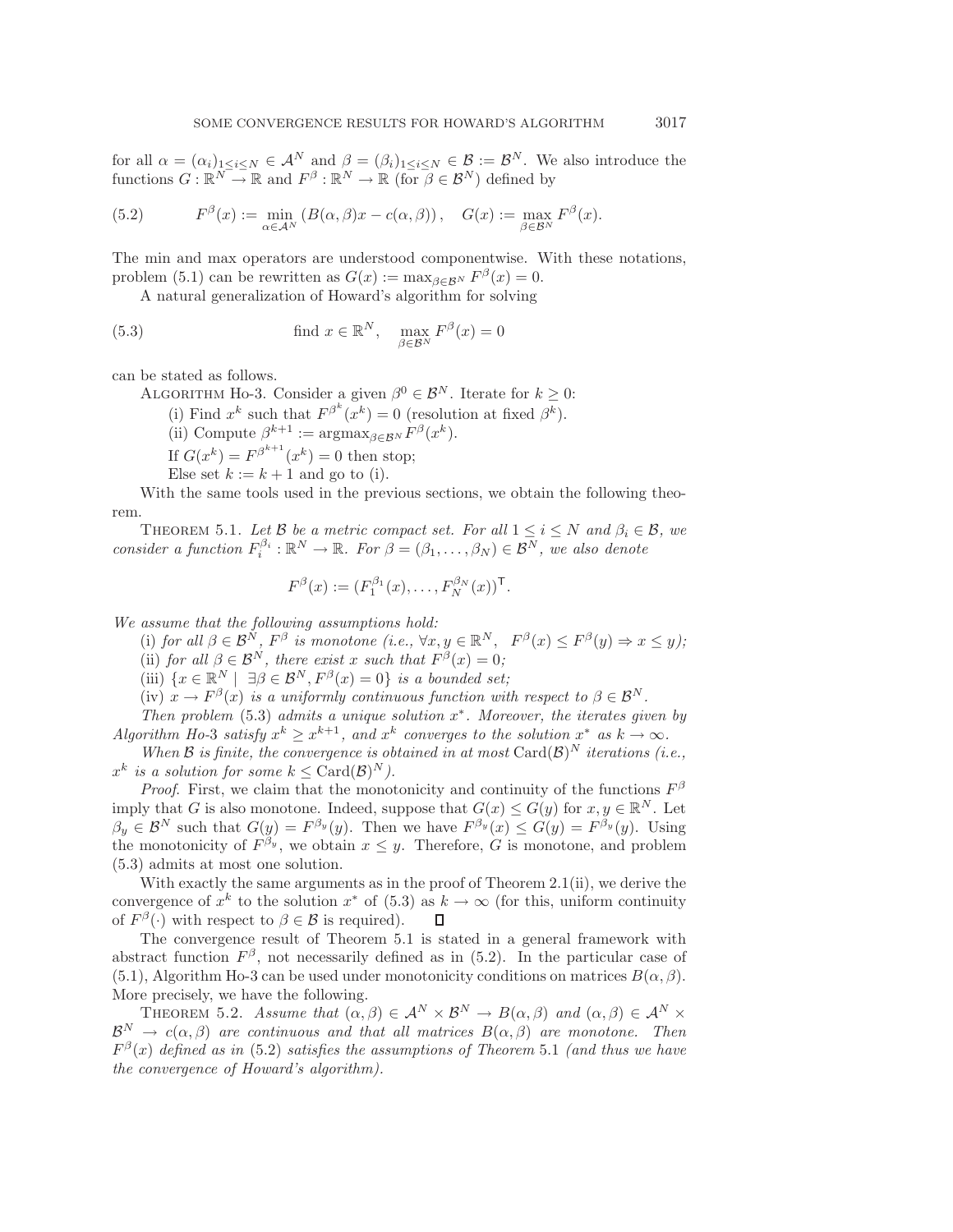We shall see in the next subsection an example where this convergence result can be applied.

*Proof of Theorem* 5.2. Suppose that  $F^{\beta}$  is defined as in (5.2) and that monotonicity and continuity assumptions on  $B(\alpha, \beta)$  hold. By sections 2 and 3, for every  $\beta \in \mathcal{B}$ , equation  $F^{\beta}(x) = 0$  admits a unique solution x satisfying

$$
||x|| \le \max_{\alpha \in \mathcal{A}^N, \beta \in \mathcal{B}^N} ||B(\alpha, \beta)^{-1}|| ||c(\alpha, \beta)||.
$$

Moreover, straightforward arguments show that, for every  $\beta \in \mathcal{B}^{N}$ , the function  $x \to F^{\beta}(x)$  is L-Lipschitz continuous with  $L := \max_{\alpha \in A^N} \frac{\beta \in B^N}{\beta \in B^N} ||B(\alpha, \beta)||$ , and  $F^{\beta}$ is monotone. Then we apply Theorem 5.1 to conclude that problem (5.3) admits a unique solution and Algorithm Ho-3 converges to this solution. Л

*Remark* 5.3. Algorithm Ho-3 is not a Newton-like method. Indeed, by the definitions of  $\beta^{k+1}$  and  $x^{k+1}$ , we have

$$
G(x^{k}) = B(\alpha_{x^{k}}^{\beta^{k+1}}, \beta^{k+1})x^{k} - c(\alpha_{x^{k}}^{\beta^{k+1}}, \beta^{k+1}),
$$
  

$$
B(\alpha_{x^{k+1}}^{\beta^{k+1}}, \beta^{k+1})x^{k+1} - c(\alpha_{x^{k+1}}^{\beta^{k+1}}, \beta^{k+1}) = 0.
$$

The first equation involves a minimizer  $\alpha_{x^k}^{\beta^{k+1}} \in \mathcal{A}_{x^k}^{\beta^{k+1}}$ , while for the second equation we have a minimizer  $\alpha_{x^{k+1}}^{\beta^{k+1}} \in \mathcal{A}_{x^{k+1}}^{\beta^{k+1}}$ . Hence the two matrices  $B(\alpha_{x^{k}}^{\beta^{k+1}}, \beta^{k+1})$  and  $B(\alpha_{x^{k+1}}^{\beta^{k+1}}, \beta^{k+1})$  in general differ.

Notice that direct Newton's method for the max-min problem leads to

$$
(\beta^{k+1}, \alpha^{k+1}) := \arg \max_{\beta \in \mathcal{B}^N} \min_{\alpha \in \mathcal{A}^N} \left( B(\alpha, \beta) x^k - c(\alpha, \beta) \right);
$$
  
compute  $x^{k+1} \in \mathbb{R}^N$ , solution of  $B(\alpha^{k+1}, \beta^{k+1})x - c(\alpha^{k+1}, \beta^{k+1}) = 0$ 

(equivalently,  $x^{k+1} = x^k - B(\alpha^{k+1}, \beta^{k+1})^{-1}G(x^k)$  and  $\alpha^{k+1} = \alpha_{x^k}^{\beta^{k+1}}$ ). Since the max-min functional is neither convex nor concave, Newton's method may not be convergent.

Step (i) of Algorithm Ho-3 requires us to solve exactly a subproblem  $F^{\beta}(x) = 0$ . In practice, this subproblem will be solved approximately (by using, for instance, Howard's algorithm (Algorithm Ho-1)), that is,  $||F^{\beta_k}(x^k)||$  smaller than a given threshold. A modified algorithm becomes the following.

ALGORITHM Ho-4. Consider a given  $\beta^0 \in \mathcal{B}^N$  and a sequence  $(\eta_k)_{k>0} \in \mathbb{R}^+$ . Iterate for  $k > 0$ :

(i) Find  $x^k$  such that  $||F^{\beta^k}(x^k)|| \leq \eta_k$  (resolution at fixed  $\beta^k$ ). (ii) Set  $\beta^{k+1} := \operatorname{argmax}_{\beta \in \mathcal{A}} F^{\beta}(x^k)$ . If  $G(x^k) = F^{\beta^{k+1}}(x^k) = 0$ , then stop; Else set  $k := k + 1$  and go to (i).

THEOREM 5.4. *Assume that the assumptions of Theorem* 5.2 *hold.* Let  $(\eta_k)_{k>0}$ *be a sequence of*  $\mathbb{R}^+$ , with  $\sum_{k\geq 0} \eta_k < \infty$ . Then the sequence of iterates  $(x^k)$  given by *Algorithm Ho-4 converges to the unique solution*  $x^*$  *of*  $G(x^*)=0$ *. Furthermore, we have the lower bound estimate*

(5.4) 
$$
x^{k} \geq x^{*} - C\eta_{k}, \quad \text{with } C := \max_{\alpha \in A^{N}, \beta \in \mathcal{B}^{N}} \|B(\alpha, \beta)^{-1}\|.
$$

*Proof.* In the modified Algorithm Ho-4,  $F^{\beta^k}(x^k)$  is not necessarily 0 and the sequence  $x^k$  is no longer monotone. For a given  $x \in \mathbb{R}^N$ , let us denote by  $\alpha_x^{\beta}$  a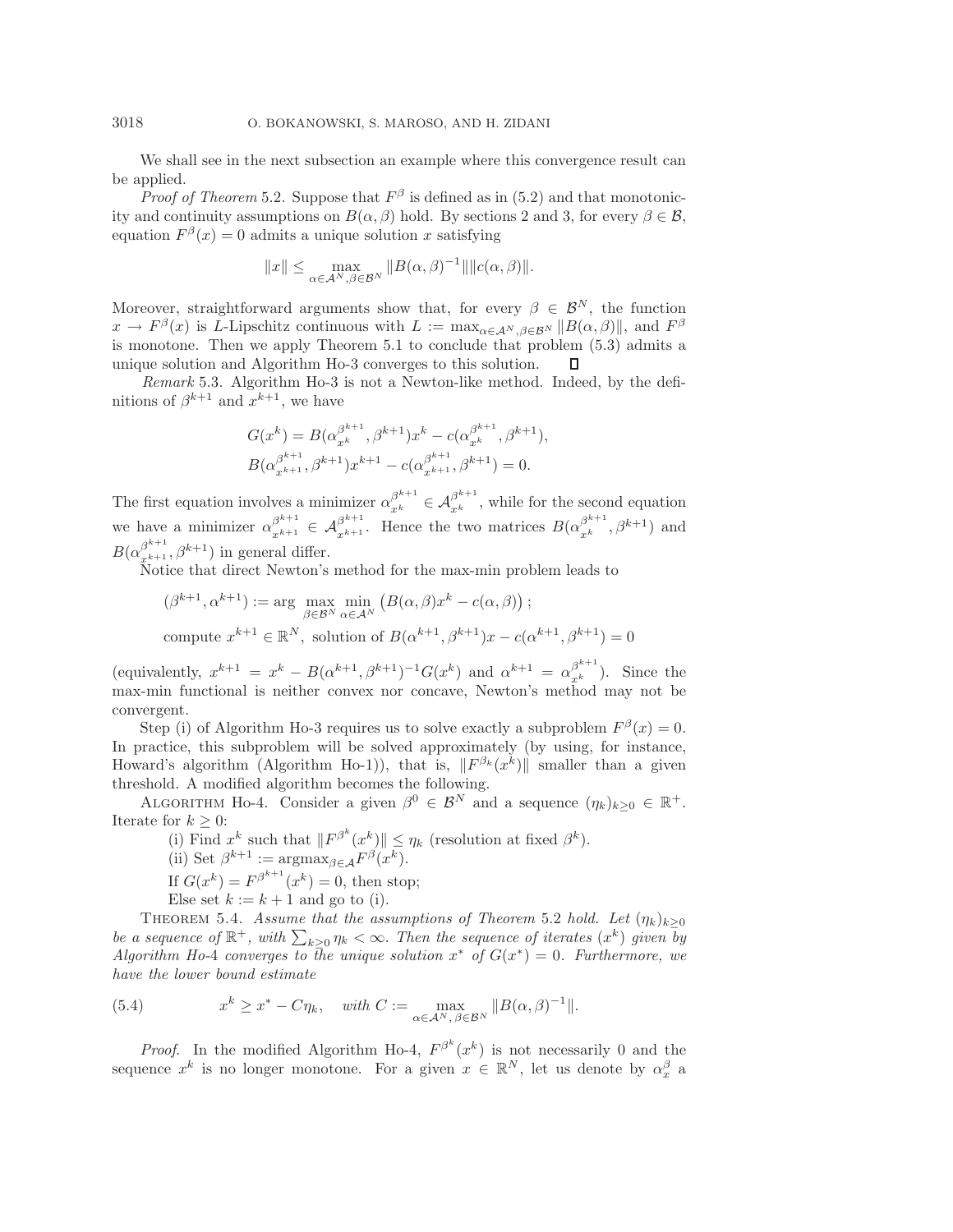minimizer of  $F^{\beta}(x)$  (i.e.,  $F^{\beta}(x) = B(\alpha_x^{\beta}, \beta)x - c(\alpha_x^{\beta}, \beta)$ ). Let  $\delta \in \mathbb{R}^N$ , and  $x, y$  be in  $\mathbb{R}^N$  be such that  $F^{\beta}(x) \leq F^{\beta}(y) + \delta$ . We have

$$
B(\alpha_x^{\beta}, \beta)x - c(\alpha_x^{\beta}, \beta) = F^{\beta}(x) \le F^{\beta}(y) + \delta \le B(\alpha_x^{\beta}, \beta)y - c(\alpha_x^{\beta}, \beta) + \delta.
$$

Taking into account the monotonicity of  $B(\alpha_x^{\beta}, \beta)$ , we get  $x \leq y + ||B(\alpha_x^{\beta}, \beta)^{-1}|| ||\delta||$ . Therefore,  $F^{\beta}$  satisfies

(5.5) 
$$
\forall x, y \in \mathbb{R}^N \ \forall \delta \in \mathbb{R}^N \ F^{\beta}(x) \leq F^{\beta}(y) + \delta \Longrightarrow x \leq y + C \|\delta\|,
$$

with C given in (5.4). Let us denote  $\delta^k := F^{\beta^k}(x^k)$ . First, we have  $G(x^k) - G(x^*) =$  $G(x^k) \geq F^{\beta^k}(x^k) = \delta^k$ , and hence

(5.6) 
$$
x^k - x^* \ge -C \|\delta^k\| \ge -C\eta_k.
$$

On the other hand,

$$
F^{\beta^{k+1}}(x^{k+1}) - \delta^{k+1} = 0 = F^{\beta^k}(x^k) - \delta^k
$$
  

$$
\leq F^{\beta^{k+1}}(x^k) - \delta^k,
$$

and we deduce that

(5.7) 
$$
x^{k+1} - x^k \le C(\eta_k + \eta_{k+1}),
$$

and thus for any  $q \geq p+1$ ,

(5.8) 
$$
x^{q} - x^{p} \leq \sum_{j=p}^{q-1} C(\eta_{j} + \eta_{j+1}) \leq 2C \sum_{j \geq p} \eta_{j}.
$$

We deduce from  $(5.6)$  and  $(5.8)$  that  $(x^k)$  is bounded. Moreover, from  $(5.8)$  we get that lim sup  $x^k$  – lim inf  $x^k \leq 0$ , and hence  $x^k$  is convergent to some limit  $x^*$ , which satisfies  $G(x^*) = 0$  (as in the proof of Theorem 5.1).  $\Box$ 

**5.2. Application to a two-player game.** Consider a two-player exit time problem involving an evader and an opponent: First, let us fix a time step  $\varepsilon > 0$  and a given convex domain  $\Omega$  of  $\mathbb{R}^2$ . At the beginning of the game the evader is at  $x \in \Omega$ ; his goal is to exit  $\Omega$  as soon as possible, and the opponent wants to delay his exit as long as possible. At each step ( $\varepsilon$  being one time step), the evader can choose a direction  $a \in \mathbb{R}^2$  ( $||a|| = 1$ ), while the opponent can either accept or reverse evader's choice (control  $b = \pm 1$ ). The evader then moves distance  $\sqrt{2\varepsilon}$  in the direction ba, i.e., choice (control  $b = \pm 1$ ). The evader then moves distance  $\sqrt{2\varepsilon}$  in the direction *od*, i.e., from x to  $x + \sqrt{2\varepsilon}ba$ . If we denote by  $u(x)$  the time needed for the evader to exit  $\Omega$ , then, following [19], u is a function from  $\mathbb{R}^2 \to \mathbb{R}^+$  which satisfies the min-max problem

(5.9a) 
$$
u(x) = \min_{|a|=1} \max_{b=\pm 1} \left( \varepsilon + u \left( x + \sqrt{2\varepsilon} ab \right) \right), \quad x \in \Omega,
$$

(5.9b) 
$$
u(x) = 0 \quad x \in \partial \Omega.
$$

*Remark* 5.5. It is also known that, in the limit  $\varepsilon \to 0$ , the problem (5.9) is an approximation of the mean curvature propagation problem

$$
\operatorname{div}\left(\frac{\nabla u}{|\nabla u|}\right)|\nabla u| + 1 = 0, \quad x \in \Omega, \quad u = 0 \text{ on } \partial\Omega.
$$

We refer to Kohn and Serfaty [19] for details and related problems.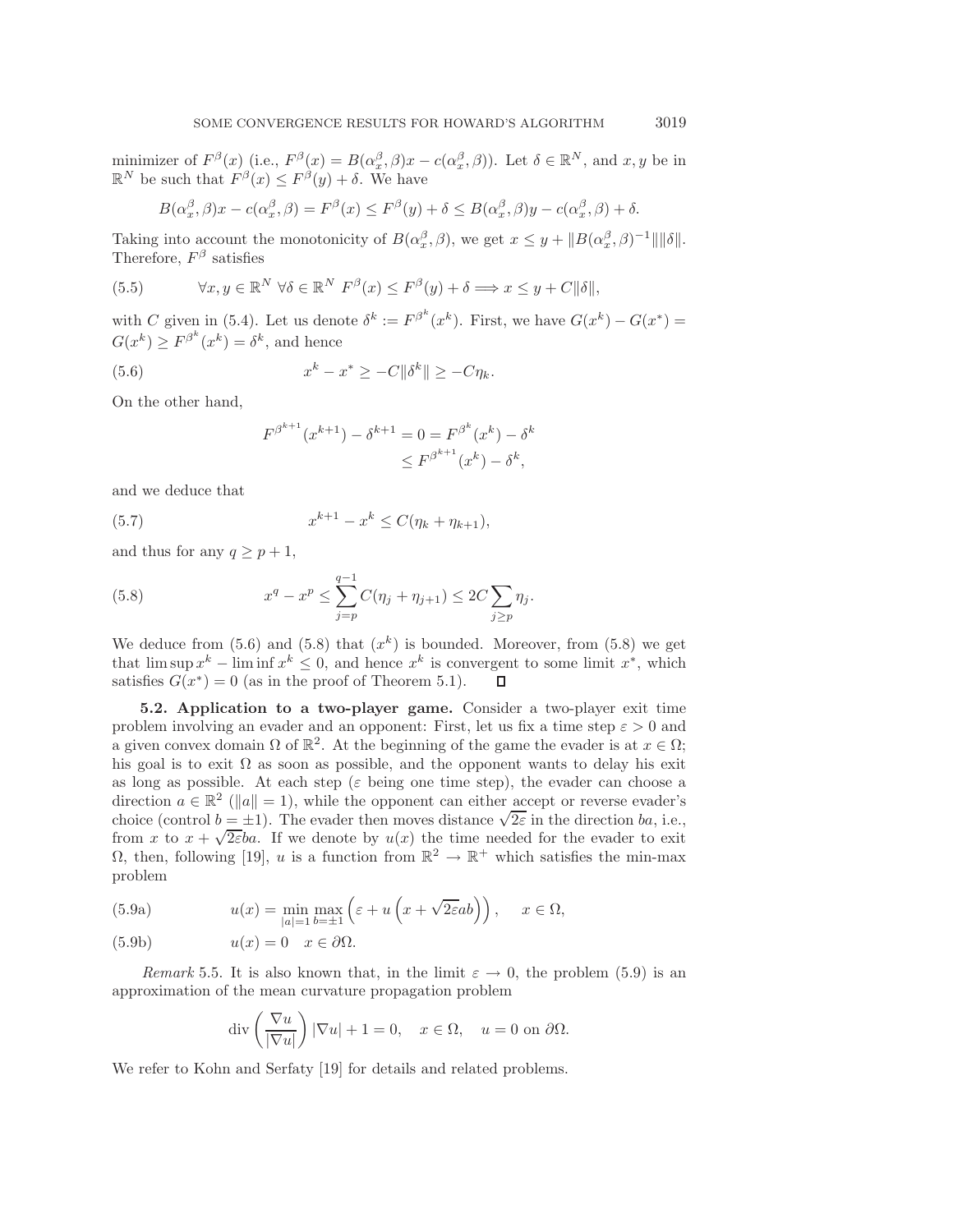Now (5.9) can be replaced by an approximation on a discrete grid: Consider a two-dimensional grid  $\mathcal{G} = (X_{\ell})$  of  $\overline{\Omega}$ . We denote by  $U_{\ell}$  an approximated value of  $u(X_{\ell})$ . We denote by  $[U](X)$  an interpolated value at point X of the values  $[U_{\ell}]$  on the grid points, i.e., for  $X \in \Omega$ ,

$$
[U](X) := \sum_{\ell} \gamma_{\ell}^{X} U_{\ell},
$$

where  $(\gamma_{\ell}^{X})$  are such that  $\gamma_{\ell}^{X} \geq 0$ ,  $\sum_{\ell} \gamma_{\ell}^{X} = 1$ , and  $\sum_{\ell} \gamma_{\ell}^{X} X_{\ell} = X$ . The discretized equation we consider is then

(5.10a) 
$$
\max_{|a|=1} \min_{b=\pm 1} \left( U_{\ell} - [U] \left( X_{\ell} + \sqrt{2\varepsilon}ab \right) - \varepsilon \right) = 0 \quad \forall X_{\ell} \in \Omega,
$$

(5.10b) 
$$
U_{\ell} = 0 \quad \forall X_{\ell} \in \partial \Omega,
$$

and this can be written in the abstract form

(5.11) 
$$
\max_{|a|=1} \min_{b=\pm 1} \left( B^{a,b} U - c^{a,b} \right) = 0,
$$

with unknown vector  $U = (U_{\ell})_{X_{\ell} \in \Omega}$  and where  $B^{a,b}$  is a monotone matrix and  $c^{a,b}$  a vector. In order to simplify the maximization operation, instead of (5.11) we consider a finite dimensional optimization problem

(5.12) 
$$
\max_{a \in \mathcal{A}} \min_{b=\pm 1} (B^{a,b}U - c^{a,b}) = 0,
$$

where  $\mathcal{A} := \{a_k = (\cos(\theta_k), \sin(\theta_k)), k = 1, \ldots, N_a, \text{ with } \theta_k = \frac{2\pi k}{N_a}\}\$ and  $N_a \ge 1$  is a given integer.

In Figure 5.1, we give the approximated solution of (5.12) obtained by using Algorithm Ho-3. Table 5.1 summarizes the CPU time and the number of iterations. In the first column, we give the number of Howard's iterations  $k$  used in Algorithm



FIG. 5.1. Contour plot of U, with  $N_x = N_y = 80$  and  $\varepsilon = 0.01$ .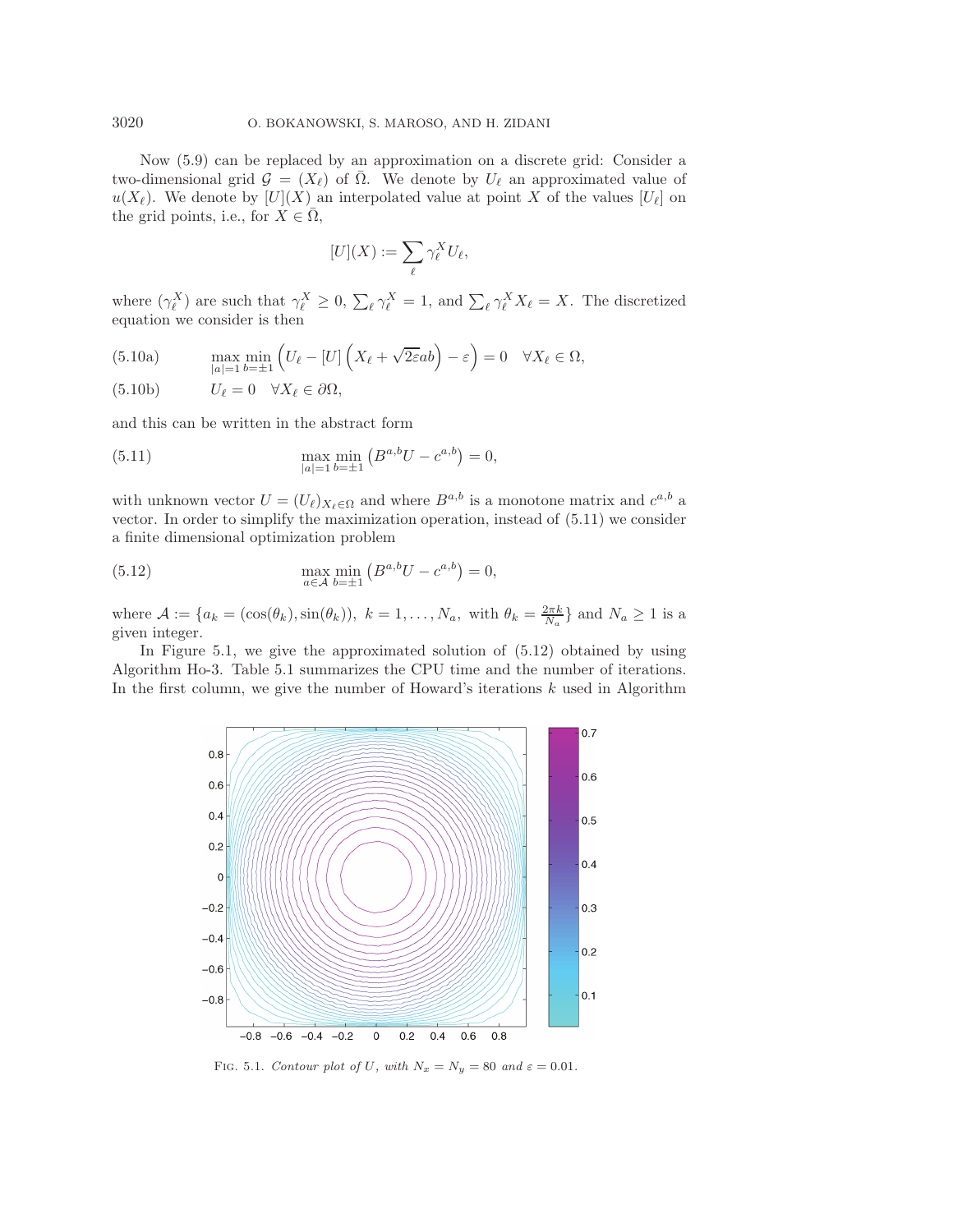Ho-3, while in the second column we give the total number of iterations (the sum over all k of all Howard's iterations for all the subproblems  $F^{\beta_k}(x) = 0$  solved by Algorithm Ho-1) and which also corresponds to the number of linear systems to be solved. In this example, the linear systems are solved by using the sparse linear solver of the UMFPACK library [36].<sup>4</sup>

TABLE  $5.1$ Number of iterations of Howard's algorithm (Algorithm Ho-3) to reach convergence and CPU times (the total number of iterations corresponds to the number of linear systems solved). We have used  $\varepsilon = 0.01$  and  $N_a = 40$  discrete controls for variable a, and  $\Omega = [-1, 1]^2$ .

|          |       | <b>Iterations</b> | Iterations       |                    |
|----------|-------|-------------------|------------------|--------------------|
| $N_r^2$  | $h_x$ | (Howard)          | $_{\rm (total)}$ | CPU time (seconds) |
| $20^{2}$ | 0.105 |                   | 69               | 2.56               |
| $40^{2}$ | 0.051 |                   | 78               | 8.01               |
| $80^{2}$ | 0.025 | 13                | 107              | 48.45              |

**5.3. The double-obstacle problem.** We consider the following "doubleobstacle problem": find  $x \in \mathbb{R}^N$  solution of

(5.13) 
$$
\max(\min(Ax - b, x - g), x - h) = 0,
$$

where A is a given matrix of  $\mathbb{R}^{N \times N}$  and b, g, and h are in  $\mathbb{R}^{N}$ . Define the functions F and G on  $\mathbb{R}^N$  by

$$
F(x) := \min(Ax - b, x - g) \quad \text{and} \quad G(x) := \max(F(x), x - h) \quad \text{for } x \in \mathbb{R}^N.
$$

The problem (5.13) is then equivalent to finding  $x \in \mathbb{R}^N$  solution of  $G(x) = 0$ . We first rewrite the function  $F$  as follows:

$$
F(x) := \min_{\alpha \in \mathcal{A}^N} (B(\alpha)x - c(\alpha)),
$$

where  $\mathcal{A} = \{0, 1\}$  and  $B(\alpha)$  is defined as in (2.3):

(5.14) 
$$
B_{ij}(\alpha) := \begin{cases} A_{ij} & \text{if } \alpha_i = 0, \\ \delta_{ij} & \text{if } \alpha_i = 1 \end{cases} \text{ and } c_i(\alpha) := \begin{cases} b_i & \text{if } \alpha_i = 0, \\ g_i & \text{if } \alpha_i = 1, \end{cases}
$$

with  $\delta_{ij} = 1$  if  $i = j$ , and  $\delta_{ij} = 0$  otherwise. In what follows, we consider that the matrices  $B(\alpha)$  satisfy the assumption (H1). Also, we define, for every  $\beta \in \mathcal{A}^N$ ,  $F^{\beta}(x): \mathbb{R}^N \to \mathbb{R}^N$  by

$$
F^{\beta}(x)_{i} := \begin{cases} F(x)_{i} & \text{if } \beta_{i} = 0, \\ (x - h)_{i} & \text{if } \beta_{i} = 1 \end{cases}
$$
 for  $x \in \mathbb{R}^{N}$ .

We obtain easily that, for every  $x \in \mathbb{R}^N$ , we have  $G(x) = \max_{\beta \in A^N} F^{\beta}(x)$ , and the problem (5.13) is equivalent to

(5.15) find 
$$
x \in \mathbb{R}^N
$$
,  $\max_{\beta \in \mathcal{A}^N} F^{\beta}(x) = 0$ .

To solve this problem, we can consider the policy iteration algorithm (Algorithm Ho-3) with  $A = \mathcal{B} := \{0, 1\}$ . More precisely, we apply the algorithm with the following choice:

(5.16) 
$$
\beta_i^{k+1} := \begin{cases} 0 & \text{if } F^{\beta}(x^k)_i \ge (x^k - h)_i, \\ 1 & \text{otherwise.} \end{cases}
$$

<sup>4</sup>Using also Scilab (http://www.scilab.org) and the SCISPT interface of Pincon.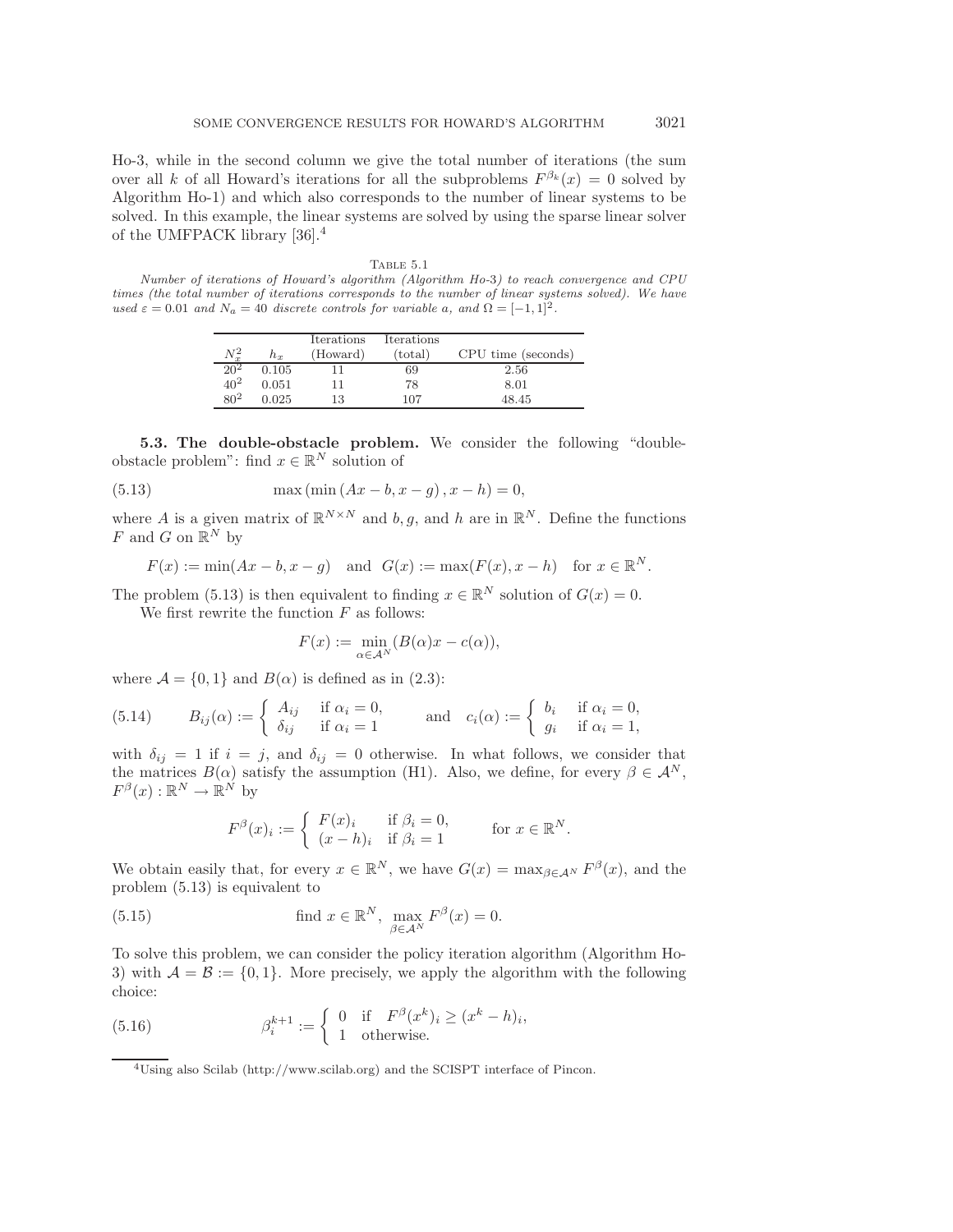For every  $k \geq 0$ , the equation  $F^{\beta^k}(x) = 0$  is an obstacle problem in the form of (2.2). Hence it can be solved with Howard's algorithm (Algorithm Ho-2) in at most N resolutions of linear systems.

We can establish the following convergence result, exactly as in the proof of Theorem 4.1.

Theorem 5.6. *Assume* (H1)*. Then there exists a unique solution of* (5.13)*, and Algorithm Ho-3, together with the choice* (5.16)*, converges in at most*  $N+1$  *iterations. It converges in at most* N *iterations if we start with*  $\beta_i^0 = 1 \ \forall i$ .

*Remark* 5.7. Since each resolution of  $F^{\beta^k}(x) = 0$  can be solved by Howard's algorithm using at most  $N$  iterations (i.e, resolution of linear systems), this means that the global algorithm converges in at most  $N^2$  resolutions of linear systems.

**5.4. Numerical illustration for the double-obstacle problem.** Note that the following example is chosen for illustrative purposes rather than for performance of the methods.

We consider the following discrete double-obstacle problem: find  $x^* = (U_i)_{1 \leq i \leq N}$ in  $\mathbb{R}^N$  such that

(5.17) 
$$
\begin{cases} \max \left( \min \left( -\frac{U_{i-1} - 2U_i + U_{i+1}}{\Delta s^2} + m(s_i), U_i - g(s_i) \right), U_i - h(s_i) \right) = 0, \\ U_0 = u_\ell, U_{N+1} = u_r, \end{cases}
$$

with  $u_{\ell} = 1$  and  $u_r = 0.8$  (left and right border values, respectively),  $\Delta s = \frac{1}{N+1}$  and  $s_i = i\Delta s, m(s) \equiv 0, q(s) := \max(0, 1.2 - ((s - 0.6)/0.1)^2)$ , and  $h(s) := \min(2, 0.3 +$  $((s-0.2)/0.1)^2$ . Figure 5.2 shows the numerical solution, obtained with  $N=99$ .

This problem can easily be reformulated as

(5.18) 
$$
G(x) := \max(\min(Ax - b, x - g), x - h) = 0,
$$

where A is a tridiagonal  $N \times N$  matrix (the corresponding matrices  $B(\alpha)$  defined by  $(2.3)$  satisfy assumption  $(H1)$ ). As in section 5.3, we can write

$$
G(x) = \max_{\beta \in \mathcal{B}^N} \min_{\alpha \in \mathcal{A}^N} B(\alpha, \beta)x - c(\alpha, \beta).
$$

With Howard's algorithm (*Algorithm* Ho-3), we can solve (5.18) with  $k = 14$ global iterations, involving a total number of 88 resolutions of linear systems.

On the other hand, if we use Newton's method as in Remark 5.3, then depending on the initial condition the algorithm may not always converge.

*Remark* 5.8. In the one-dimensional case  $(N = 1)$ , we consider the problem

$$
\max(\min(Ax - b, \ \gamma(x - g)), \ \gamma(x - h)) = 0,
$$

with  $A > 0$  and  $b, g$ , and h are given constants with  $g < h$ . We note that if  $x^* = b/A \in$  $(q, h)$  and  $\gamma = 1 < A$  and if the starting point  $x^0$  satisfies  $x^0 \notin (q, h)$ , then Newton's method does not converge (see Figure 5.3). Conversely, we remark that when  $\gamma > A$ , Newton's method always converges (for any starting iterate  $x^0 \in \mathbb{R}$ ).

Hence, instead of solving  $G(x^*) = 0$  and in view of the previous remark, we consider the equivalent problem of solving  $G_{\gamma}(x^*) = 0$ , where

$$
G_{\gamma}(x) := \max\left(\min(Ax - b, \ \gamma(x - g)), \ \gamma(x - h)\right),\,
$$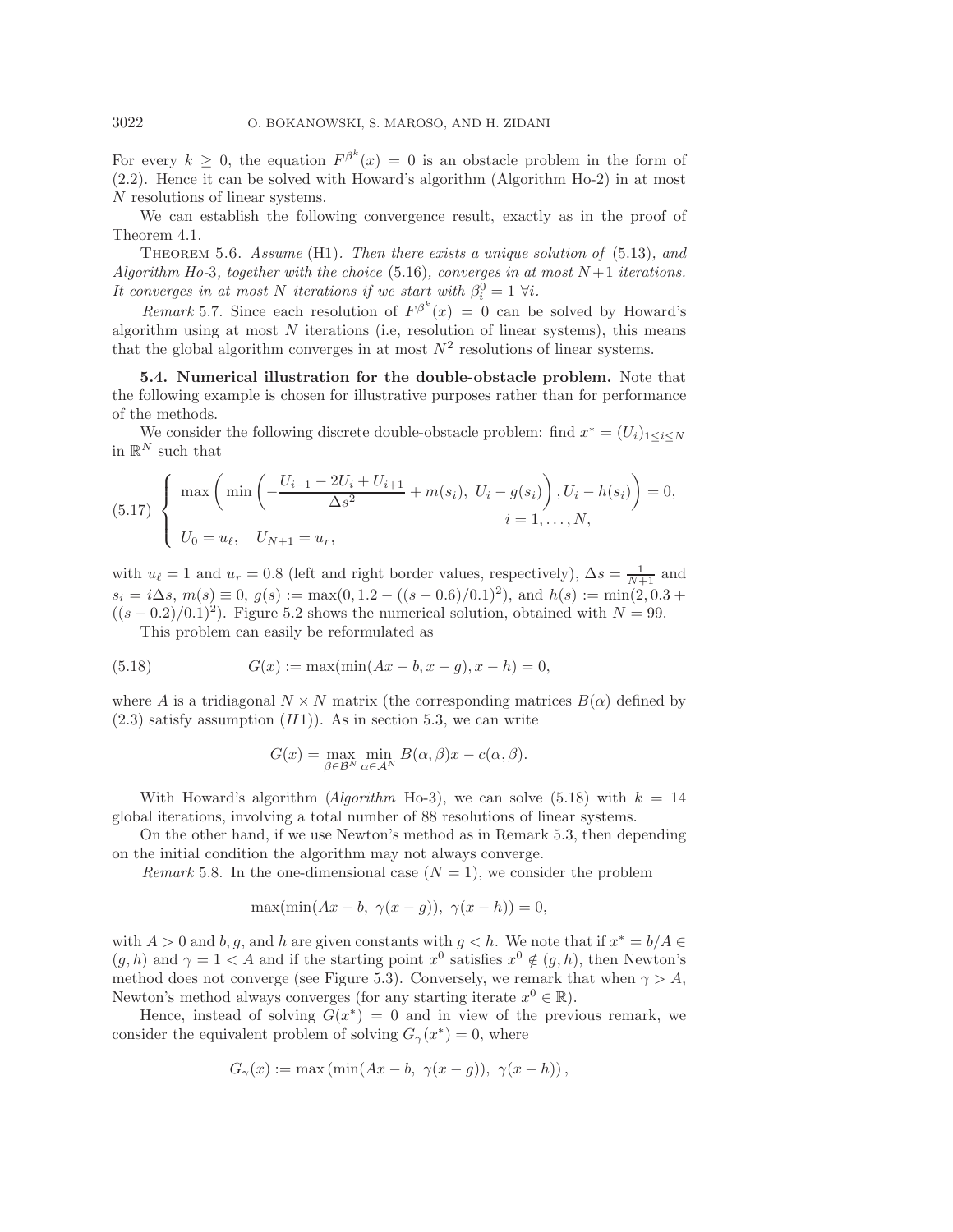

FIG. 5.2. Solution of the double-obstacle problem,  $N = 99$ . Values  $U_j$  are plotted with respect to  $s_i$ . Solution obtained with Howard's algorithm or with Newton's method.



Fig. 5.3. Divergence of Newton's method in the one-dimensional case.

with  $\gamma > 0$  a given (large) constant. We obtain the exact solution  $x^*$  after eight iterations and using  $\gamma = 10^4$ ; see Table 5.2. Numerically, we have observed the convergence of Newton's method as soon as  $\gamma > \max_i(A_{ii})$ .

Now we consider the primal-dual active set algorithm of Ito and Kunisch [17, section 4] for the double-obstacle problem. In our setting, it amounts to applying Newton's method to find the zero of

$$
\widetilde{G}_{\gamma}(x) := \max\left(\min(Ax - b, Ax - b + \bar{\lambda} + \gamma(x - g)), Ax - b + \bar{\lambda} + \gamma(x - h)\right)
$$

for a given constant  $\gamma > 0$  and a given  $\bar{\lambda} \in \mathbb{R}^N$ . In the numerical tests given in Table 5.2, we have taken  $\bar{\lambda} \equiv 0$ . We refer to [17] for the meaning and the role of  $\bar{\lambda}$ and  $\gamma$ .

Although the primal-dual active set algorithm converges also a in finite number of iterations, it converges to an approximate solution of  $G_{\gamma}(\cdot) = 0$ . For  $\gamma$  large enough, we recover a good approximation of the exact solution. Howard's algorithm needs more iterations here (but this algorithm is more general since it can be applied to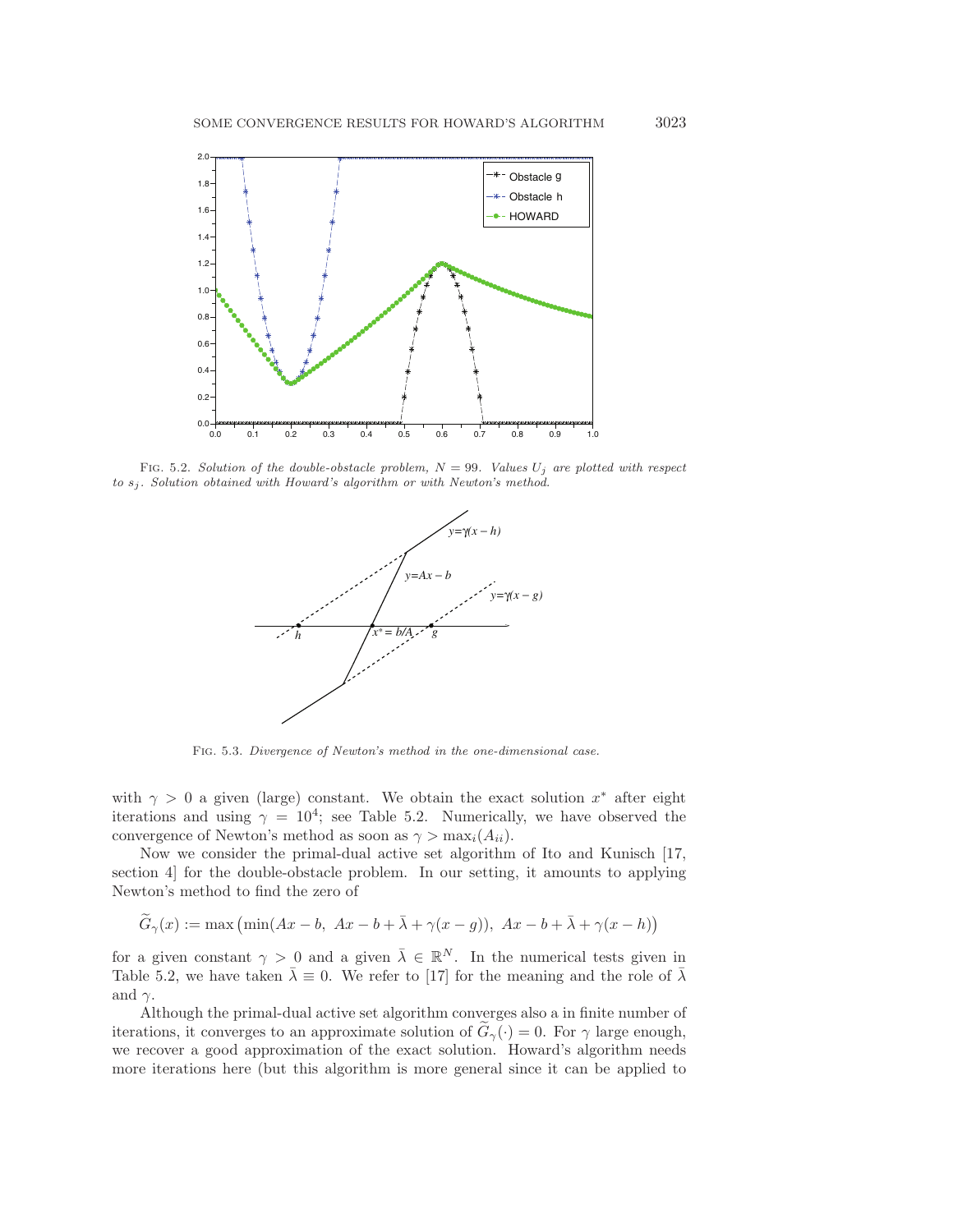Table 5.2 Primal dual active set algorithm [17] and Newton's method.

| $\gamma$        | Primal-Dual:<br>iterations | $  G(x^k)  _{\infty}$ | Newton:<br>iterations | $  G(x^k)  _{\infty}$ |
|-----------------|----------------------------|-----------------------|-----------------------|-----------------------|
| $10^{2}$        |                            | $2.4~10^{-1}$         | divergent             |                       |
| 10 <sup>4</sup> |                            | $8.7 \; 10^{-3}$      |                       | $1.6 \; 10^{-12}$     |
| $10^{6}$        | 9                          | $1.010^{-4}$          |                       | $1.6 \; 10^{-12}$     |
| $10^{10}$       |                            | $1.010^{-8}$          |                       | $1.6 \; 10^{-12}$     |

general max-min problems such as in section 5.2). Finally, Newton's method may diverge if  $\gamma$  is too small (and depending on the starting point) but converges very quickly to the exact solution for  $\gamma$  large enough.

## **Appendix A. Proof of Lemma 3.2.**

Let i be in I. Suppose on the contrary that there exist some  $\delta > 0$  and a subsequence  $h_n \in \mathbb{R}^N$ , with  $||h_n|| \to 0$ , such that  $d(\alpha_i^{x+h_n}, \mathcal{A}_{x,i}) \geq \delta \ \forall n \geq 0$ . Let  $[B^a x - \dot{c}^a]_i$ , and  $K_{\delta} := \{a \in \mathcal{A}, d(a, \mathcal{A}_{x,i}) \geq \delta\},\$  the function  $f : \mathcal{A} \longmapsto \mathbb{R}$  defined by  $f(a) :=$ 

$$
m_{\delta} := \inf_{a \in K_{\delta}} f(a).
$$

We note that  $K_{\delta}$  is a compact set, and hence  $m_{\delta} = f(\bar{a})$  for some  $\bar{a} \in K_{\delta}$ . In particular,  $\bar{a} \notin \mathcal{A}_{x,i}$  and thus  $m_{\delta} = f(\bar{a}) > f(\alpha_i^x)$ . On the other hand,  $\alpha_i^{x+h_n} \in K_{\delta}$ . Thus,

(A.1) 
$$
f(\alpha_i^{x+h_n}) - f(\alpha_i^x) \ge f(\bar{a}) - f(\alpha_i^x) > 0.
$$

Let  $C := \max_{\alpha \in A^N} ||B(\alpha)||$ . We have that  $||F(y) - F(z)|| \le C||y - z||$  for every  $y, z \in \mathbb{R}^N$ . Moreover,  $(F(x+h) - F(x))_i = f(\alpha_i^{x+h}) - f(\alpha_i^{x}) + (B(\alpha^{x+h})h)_i$ . Hence  $f(\alpha_i^{x+h}) - f(\alpha_i^x) \le 2C||h||$ . Taking  $h := h_n \to 0$  we obtain a contradiction with  $(A.1)$ .

## **Appendix B. Proof of Theorem 4.2.**

(i) The only difficulty is to prove that  $x^1 \geq x^0$ ; otherwise the proof of  $x^{k+1} \geq x^k$ , for  $k \ge 1$ , is the same as in Theorem 4.1. First, in the case  $\alpha_i^1 = 1$ , we have  $x_i^1 = g_i$ and  $(Ax^{0}-b)_{i} > (x^{0}-g)_{i}$ . If  $(x^{0}-g)_{i} > 0$ , then  $(Ax^{0}-b)_{i} > 0$ , which contradicts the assumption on  $x^0$ . Hence  $x_i^0 \leq g_i$  and thus  $x_i^0 \leq x_i^1$ . Otherwise, in the case  $\alpha_i^1 = 0$ , we have  $(Ax^0 - b)_i \leq (x^0 - g)_i$  and  $(Ax^1 - b)_i = 0$ . If  $(Ax^0 - b)_i > 0$ , then  $(x^0 - g)_i >$ 0, which contradicts the assumption on  $x^0$ . Hence  $(Ax^0 - b)_i \leq 0$ . In particular,  $(Ax^{0})_{i} \leq (Ax^{1})_{i}$ . In conclusion, we have the vector inequality  $B(\alpha^{1})x^{0} \leq B(\alpha^{1})x^{1}$ . This implies that  $x^0 \leq x^1$  using the monotonicity of  $B(\alpha^1)$ .

(ii) Now we turn to the proof of the second assertion. For every  $k \geq 0$ , we set

$$
I^k := \{ i \in \mathbb{I}, \ x_i^k > g_i \} \quad \text{and} \quad m_k := \text{Card}(I^k).
$$

Since  $(x^k)_k$  is increasing, so is  $(m_k)_k$ . Moreover,  $(m_k)$  is bounded and thus convergent. Let us assume that  $m_{k+1} = m_k$  for some  $k \geq 0$ . In this case, we have  $I^{k+1} = I^k$ , and for any  $i \in I^k$ , we have  $\alpha_i^k = 0 = \alpha_i^{k+1}$ . On the other hand, for  $i \notin I^k$ , we have  $x_i^k = g_i$  and  $x_i^{k+1} = g_i$  (here we use the fact that  $x^k \geq x^0 \geq g$ ). We have also by the proof of Theorem 4.1 that  $\alpha_i^k$  is nonincreasing. In particular, if  $\alpha_i^k = 0$ , then  $\alpha_i^{k+1} = 0$ . Hence the only case when  $\alpha_i^k \neq \alpha_i^{k+1}$  is for  $i \notin I^k$ ,  $\alpha_i^k = 1$ , and  $\alpha_i^{k+1} = 0$ . However, in this case, we see that  $(Ax^{k+1} - b)_i = 0 = x_i^{k+1} - g_i$ , and thus we have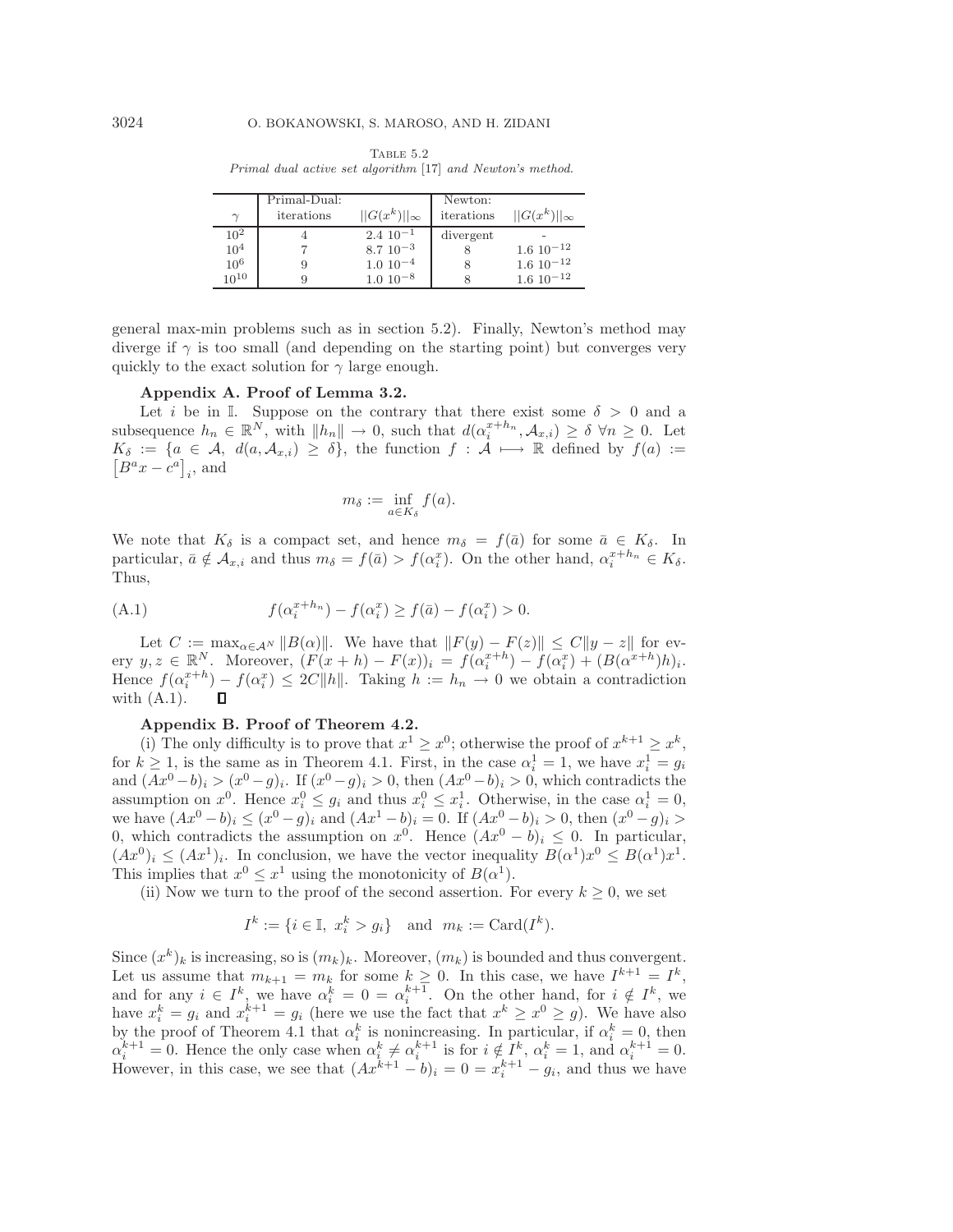$(B(\alpha^k)x^{k+1} - c(\alpha^k))_i = 0$ . In particular,  $B(\alpha^k)x^{k+1} - c(\alpha^k) = 0$ , which means that  $x^{k+1}$  is a solution of the same linear system as  $x^k$ , and thus  $x^{k+1} = x^k$ , and the algorithm has converged at iteration k.

Therefore, we have  $m_{k+1} \geq m_k + 1$  until convergence is reached  $(m^k = m^{k+1})$ with  $k = q$  for which  $x^q = x$ ). We obtain  $m_q \geq m_0 + q$ , and this concludes the proof.

**Acknowledgment.** The authors deeply thank Professor F. Bonnans for interesting discussions and comments on the manuscript.

#### REFERENCES

- [1] Y. ACHDOU AND O. PIRONNEAU, Computational Methods for Option Pricing, Frontiers Appl. Math. 30, SIAM, Philadelphia, 2005.
- [2] M. AKIAN, *Méthodes Multigrilles en Contrôle Stochastique*, Ph.D. thesis, University Paris 9, Paris, 1990.
- [3] M. AKIAN, J.L. MENALDI, AND A. SULEM, On an investment-consumption model with transaction costs, SIAM J. Control Optim., 34 (1996), pp. 329–364.
- [4] G. BARLES AND P.E. SOUGANIDIS, Convergence of approximation schemes for fully nonlinear second order equations, Asymptot. Anal., 4 (1991), pp. 271–283.
- [5] R. BELLMAN, Functional equations in the theory of dynamic programming. V. Positivity and quasi-linearity, Proc. Natl. Acad. Sci. USA, 41 (1955), pp. 743–746.
- [6] R. Bellman, Dynamic Programming, Princeton University Press, Princeton, NJ, 1957.
- [7] M. Bergounioux, K. Ito, and K. Kunisch, Primal-dual strategy for constrained optimal control problems, SIAM J. Control Optim., 37 (1999), pp. 1176–1194.
- [8] O. BOKANOWSKI, B. BRUDER, S. MAROSO, AND H. ZIDANI, Numerical approximation of a superreplication problem under gamma constraints, SIAM J. Numer. Anal., to appear.
- [9] F. BONNANS AND P. ROUCHON, Commande et Optimisation de Systèmes Dynamiques, Editions de l'Ecole Polytechnique, Palaiseau, 2005.
- [10] J. BOLTE, A. DANIILIDIS, AND A. LEWIS, Tame functions are semismooth, Math. Program. Ser. B, 117 (2009), pp. 5–19.
- [11] F. CAMILLI AND M. FALCONE, Approximation of control problems involving ordinary and impulsive controls, ESAIM Control Optim. Calc. Var., 4 (1999), pp. 159–176.
- [12] M.G. Crandall and P.-L. Lions, Two approximations of solutions of Hamilton-Jacobi equations, Math. Comp., 43 (1984), pp. 1–19.
- [13] X. CHEN, Z. NASHED, AND L. QI, Smoothing methods and semismooth methods for nondifferentiable operator equations, SIAM J. Numer. Anal., 38 (2000), pp. 1200–1216.
- [14] M. HINTERMÜLLER, K. ITO, AND K. KUNISCH, The primal-dual active set strategy as a semismooth Newton method, SIAM J. Optim., 13 (2002), pp. 865–888.
- [15] R.A. Howard, Dynamic Programming and Markov Processes, The MIT Press, Cambridge, MA, 1960.
- [16] K. Ito and K. Kunisch, *Optimal control of elliptic variational inequalities*, Appl. Math. Optim., 41 (2000), pp. 343–364.
- [17] K. Ito AND K. KUNISCH, Semi-smooth Newton methods for variationnal inequalities of the first kind, M2AN Math. Model. Numer. Anal., 37 (2003), pp. 41–62.
- [18] K. ITO AND K. KUNISCH, Parabolic variational inequalities: The Lagrange multiplier approach, J. Math. Pures Appl. (9), 85 (2006), pp. 415–449.
- [19] R.V. KOHN AND S. SERFATY, A deterministic-control-based approach to motion by curvature, Comm. Pure Appl. Math., 59 (2006), pp. 344–447.
- [20] B. KUMMER, Generalized Newton and NCP methods: Convergence, regularity, actions, Discuss. Math. Differ. Incl. Control Optim., 20 (2000), pp. 209–244.
- [21] B. KUMMER, Newton's method for nondifferentiable functions, in Advances in Mathematical Optimization, Math. Res. 45, J. Guddat, B. Bank, H. Hollatz, P. Kall, D. Klatte, B. Kummer, K. Lomatzsch, K. Tammer, M. Vlach, and K. Zimmerman, eds., Akademie-Verlag, Berlin, 1988, pp. 114–125.
- [22] H.J. Kushner and P. Dupuis, Numerical Methods for Stochastic Control Problems in Continuous Time, Springer-Verlag, NewYork, Berlin, Heidelberg, 2001.
- [23] D. LAMBERTON AND B. LAPEYRE, Introduction au Calcul Stochastique Appliqué à la Finance, 2nd ed., Ellipses, Paris, 1997.